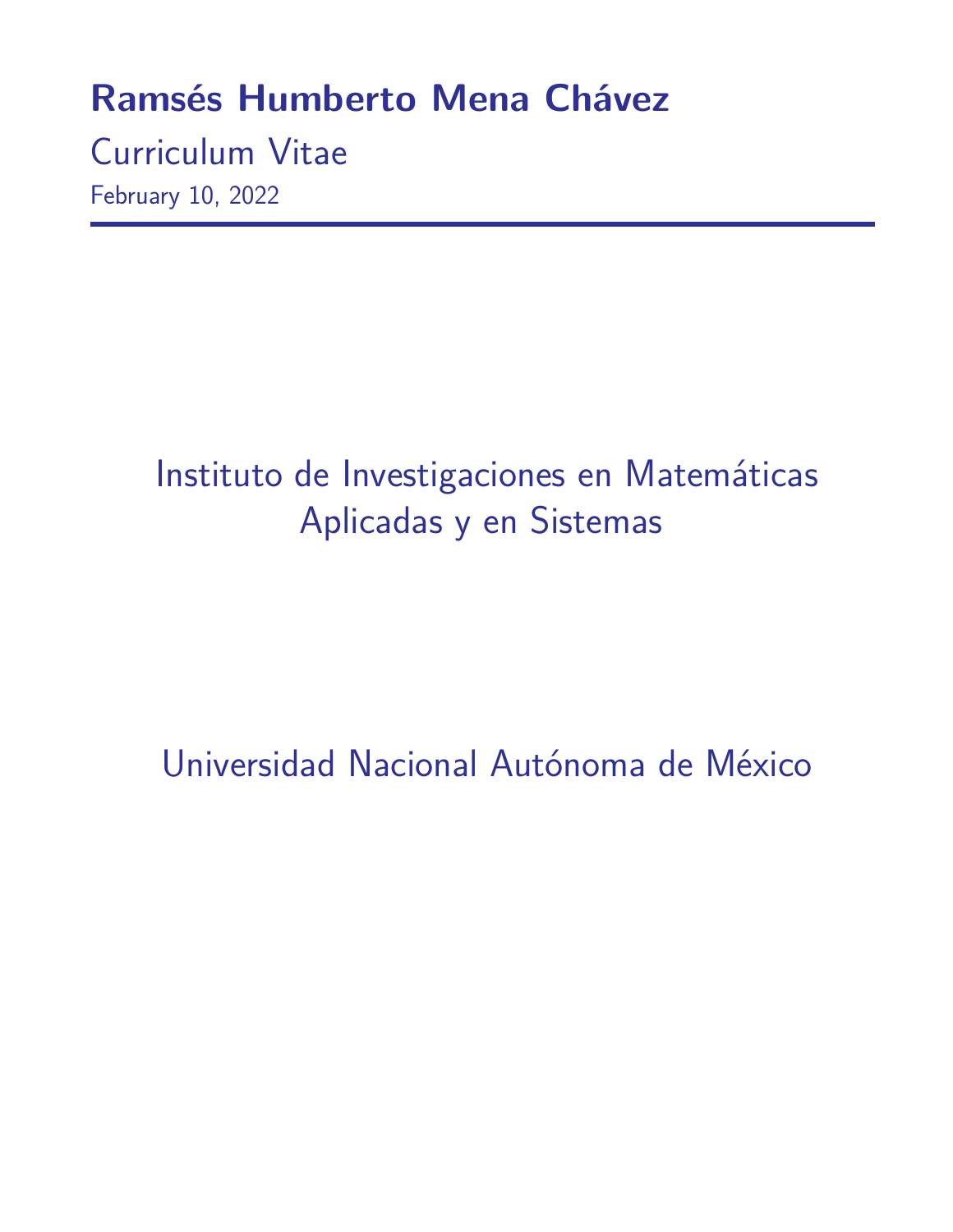## **Contents**

| 1                | <b>GENERAL INFORMATION</b>                                                                                                                                                                                                                                                                                                                                                                                                                                                                                                                                                                                                                                                                                                                                                                                                                                  | 4                                                                                                                        |
|------------------|-------------------------------------------------------------------------------------------------------------------------------------------------------------------------------------------------------------------------------------------------------------------------------------------------------------------------------------------------------------------------------------------------------------------------------------------------------------------------------------------------------------------------------------------------------------------------------------------------------------------------------------------------------------------------------------------------------------------------------------------------------------------------------------------------------------------------------------------------------------|--------------------------------------------------------------------------------------------------------------------------|
| $\mathbf{2}$     | <b>EDUCATION</b>                                                                                                                                                                                                                                                                                                                                                                                                                                                                                                                                                                                                                                                                                                                                                                                                                                            | 4                                                                                                                        |
| 3                | <b>ACADEMIC APPOINTMENTS</b><br>3.1<br>3.2                                                                                                                                                                                                                                                                                                                                                                                                                                                                                                                                                                                                                                                                                                                                                                                                                  | 5<br>5<br>5                                                                                                              |
| 4                | <b>NON-ACADEMIC EXPERIENCE</b>                                                                                                                                                                                                                                                                                                                                                                                                                                                                                                                                                                                                                                                                                                                                                                                                                              | 5                                                                                                                        |
| 5                | SERVICE AND APPOINTMENTS IN ACADEMIC SOCIETIES<br>International Society for Bayesian Analysis (ISBA) And All Analysis ( ISBA )<br>5.1<br>Bernoulli Society for Mathematical Probability and Statistics<br>5.2<br>5.3                                                                                                                                                                                                                                                                                                                                                                                                                                                                                                                                                                                                                                        | 6<br>6<br>6<br>6                                                                                                         |
| $\boldsymbol{6}$ | <b>HONORS AND AWARDS</b>                                                                                                                                                                                                                                                                                                                                                                                                                                                                                                                                                                                                                                                                                                                                                                                                                                    | 7                                                                                                                        |
| 7                | <b>TEACHING ACTIVITIES AND STUDENTS</b><br>7.1<br><b>Courses</b><br>المتحدث والمتحدث والمتحدث والمتحدث والمتحدث والمتحدث والمتحدث والمتحدث والمتحدث والمتحدث والمتحدث<br>Postgraduate level at UNAM (FC, IM, IIMAS)<br>7.1.1<br>7.1.2<br>Undergraduate degree programs at the Faculty of Sciences at UNAM<br>7.1.3<br>7.1.4<br>7.2<br>7.2.1<br>7.2.2<br>7.2.3<br>7.2.4<br>7.3<br>7.4<br>7.4.1<br>Doctoral candidate exams committee enterpress and an enterpress contract to the contract of the contract of the contract of the contract of the contract of the contract of the contract of the contract of the contract of th<br>7.4.2<br>7.4.3<br>Tutorial committee member for PhD students Alberta Alberta Alberta Alberta Alberta Alberta Alberta Alberta Alb<br>7.4.4<br>7.4.5<br>7.4.6<br>7.4.7<br>MPhil in statistics program committee member [1] | 8<br>8<br>8<br>8<br>8<br>8<br>9<br>$\overline{9}$<br>9<br>10<br>11<br>12<br>13<br>13<br>13<br>14<br>14<br>15<br>15<br>16 |
| 8                | <b>PUBLICATIONS</b><br><b>Published and/or accepted articles in indexed journals </b><br>8.1<br>8.2<br>8.3<br><b>Proceedings</b><br>8.4<br>8.5                                                                                                                                                                                                                                                                                                                                                                                                                                                                                                                                                                                                                                                                                                              | <b>16</b><br>16<br>20<br>20<br>21<br>21                                                                                  |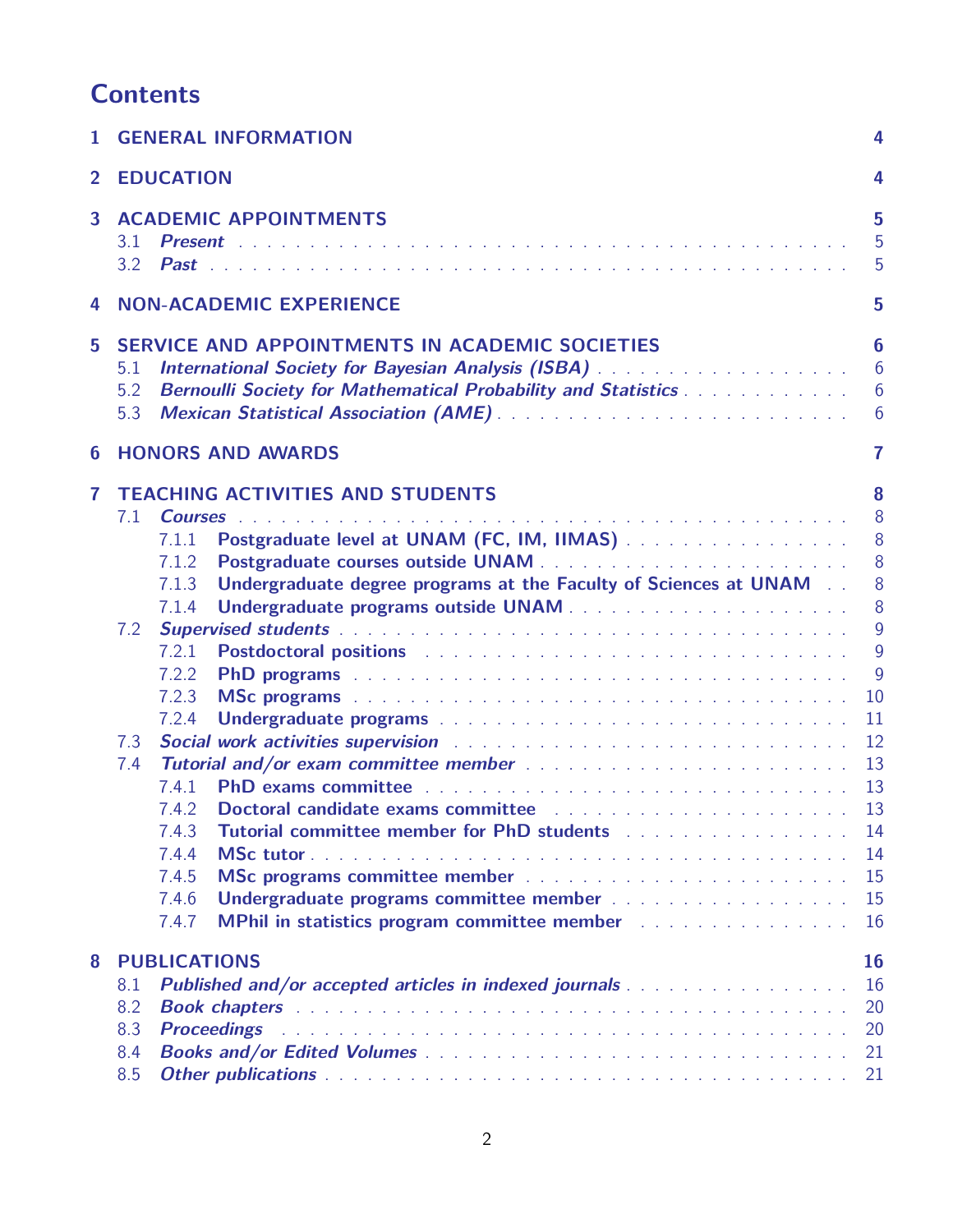| 9 ACADEMIC VISITS                                                                                                                                                                                                                                                                                                                                                                                                                                                                                                                                                                                                                                                                                                                                  | 21                                                 |
|----------------------------------------------------------------------------------------------------------------------------------------------------------------------------------------------------------------------------------------------------------------------------------------------------------------------------------------------------------------------------------------------------------------------------------------------------------------------------------------------------------------------------------------------------------------------------------------------------------------------------------------------------------------------------------------------------------------------------------------------------|----------------------------------------------------|
| <b>10 EDITORIAL SERVICE</b>                                                                                                                                                                                                                                                                                                                                                                                                                                                                                                                                                                                                                                                                                                                        | 22<br>23                                           |
| <b>11 ORGANIZATION OF ACADEMIC EVENTS</b>                                                                                                                                                                                                                                                                                                                                                                                                                                                                                                                                                                                                                                                                                                          | 23<br>23                                           |
| <b>12 TALKS IN CONFERENCES AND SEMINARS</b><br>12.1 Invited talks at national and international events and an amount of the set of the set of the set of the<br>12.2 Invited courses at national and international events with the contract of the contract of the contract of<br>12.3 Other invited talks and all the contract of the contract of the contract of the contract of the contract of the contract of the contract of the contract of the contract of the contract of the contract of the contract<br>12.5 Contributed talks in the contract of the contract of the contract of the contract of the contract of the<br>12.7 TV or radio interviews research and contained a serie of the contact of the contact of the contact of the | 26<br>26<br>28<br>28<br>29<br>29<br>30<br>30<br>30 |
| <b>13 PROJECTS</b><br>13.2 Principal investigator in Government funded projects with the state of the 30                                                                                                                                                                                                                                                                                                                                                                                                                                                                                                                                                                                                                                           | 30                                                 |
| <b>14 SERVICE AND/OR PARTICIPATION IN COMMITTEES</b><br>14.1 Evaluation committees in scientific agencies Albertan Albertan Albertan and St<br>14.2 Participation in academic committees at UNAM Arthur Andrew Material Annual Material Andrew 31<br>14.3 Participation in other committees enterpreterment of the contract of the Sun and the Participation in other                                                                                                                                                                                                                                                                                                                                                                              | 31                                                 |
| <b>15 OTHER INFORMATION</b>                                                                                                                                                                                                                                                                                                                                                                                                                                                                                                                                                                                                                                                                                                                        | 32<br>32                                           |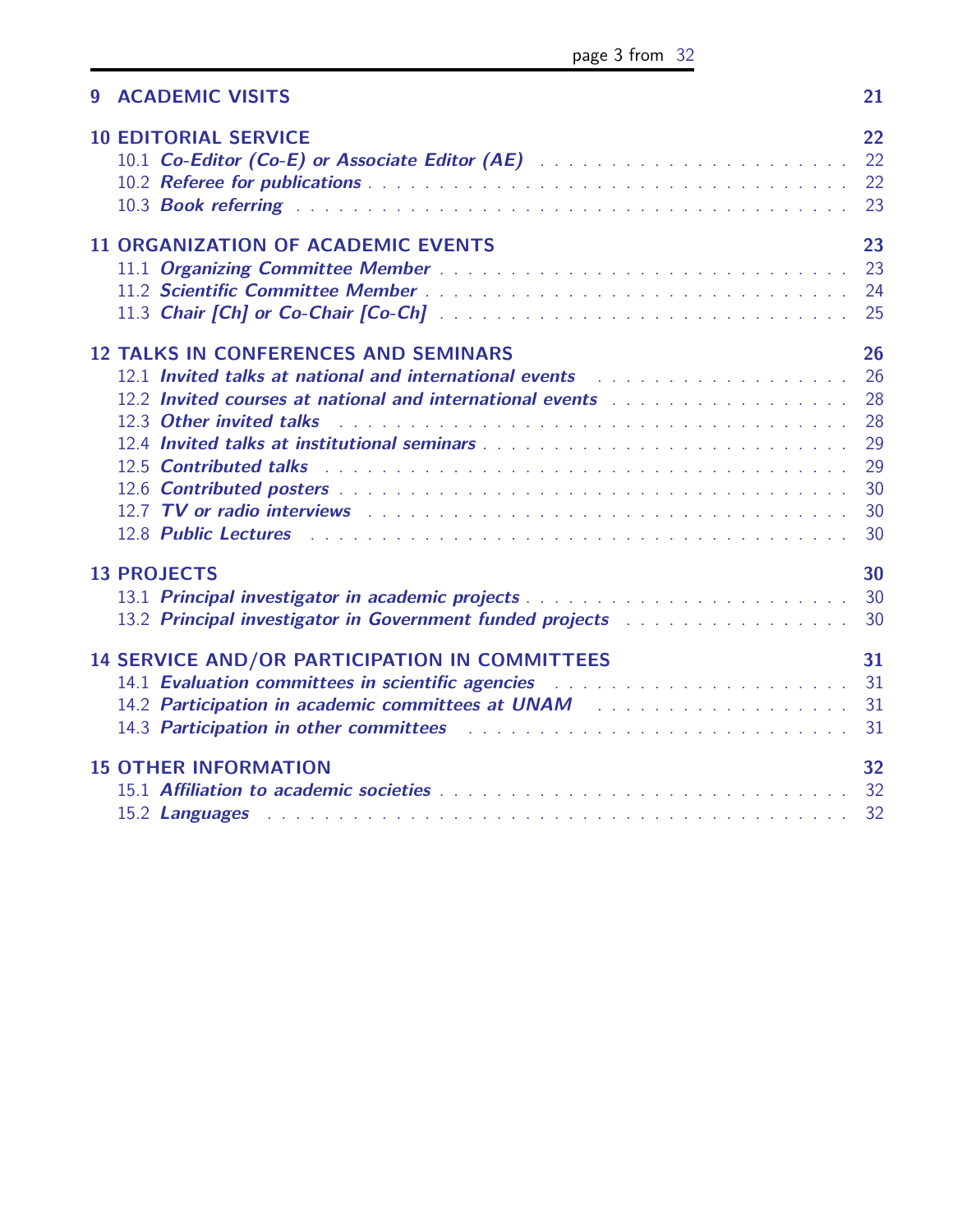## <span id="page-3-0"></span>**1 <b>DD** GENERAL INFORMATION

| Name:                                                           | Ramsés Humberto Mena Chávez                                                                                                                                                         |
|-----------------------------------------------------------------|-------------------------------------------------------------------------------------------------------------------------------------------------------------------------------------|
| Appointment:                                                    | <b>Full Professor of Statistics</b>                                                                                                                                                 |
| <b>UNAM Assessment Bonus Program</b><br>for Academic Personnel: | PRIDE level D                                                                                                                                                                       |
| CONACyT Mexican Research System ranking:                        | National Researcher Level III                                                                                                                                                       |
| Place of birth:                                                 | Guadalajara, Jalisco. Mexico                                                                                                                                                        |
| Nationality:                                                    | Mexican                                                                                                                                                                             |
| <b>Current Institution:</b>                                     | Department of Probability and Statistics (DPyE)<br>Instituto de Investigaciones en<br>Matemáticas Aplicadas y en Sistemas (IIMAS)<br>Universidad Nacional Autónoma de México (UNAM) |
| Research areas:                                                 | Bayesian nonparametrics<br><b>Stochastic Processes</b><br>Time series<br>Stochastic simulation                                                                                      |
| Contact details:                                                | URL. http://www.dpye.iimas.unam.mx/ramses/<br>Email. ramses@sigma.iimas.unam.mx<br>Telephone. +525556223583                                                                         |
| <b>Bibliometrics:</b>                                           | Google Scholar: ramsesmena<br>Scopus ID: 10040007900<br>ORCID ID: https://orcid.org/0000-0001-9608-8059                                                                             |

## <span id="page-3-1"></span>**2 EDUCATION**

| • PhD in Mathematics (Statistics) from the University of Bath, United Kingdom<br>Exam: November, 2003 | 2000-2003 |
|-------------------------------------------------------------------------------------------------------|-----------|
| • MSc in Statistics from IIMAS-UNAM<br>Exam: August, 2000                                             | 1998-2000 |
| • BSc in Actuarial Sciences from the Faculty of Sciences-UNAM<br>Exam: June, 1999                     | 1994-1998 |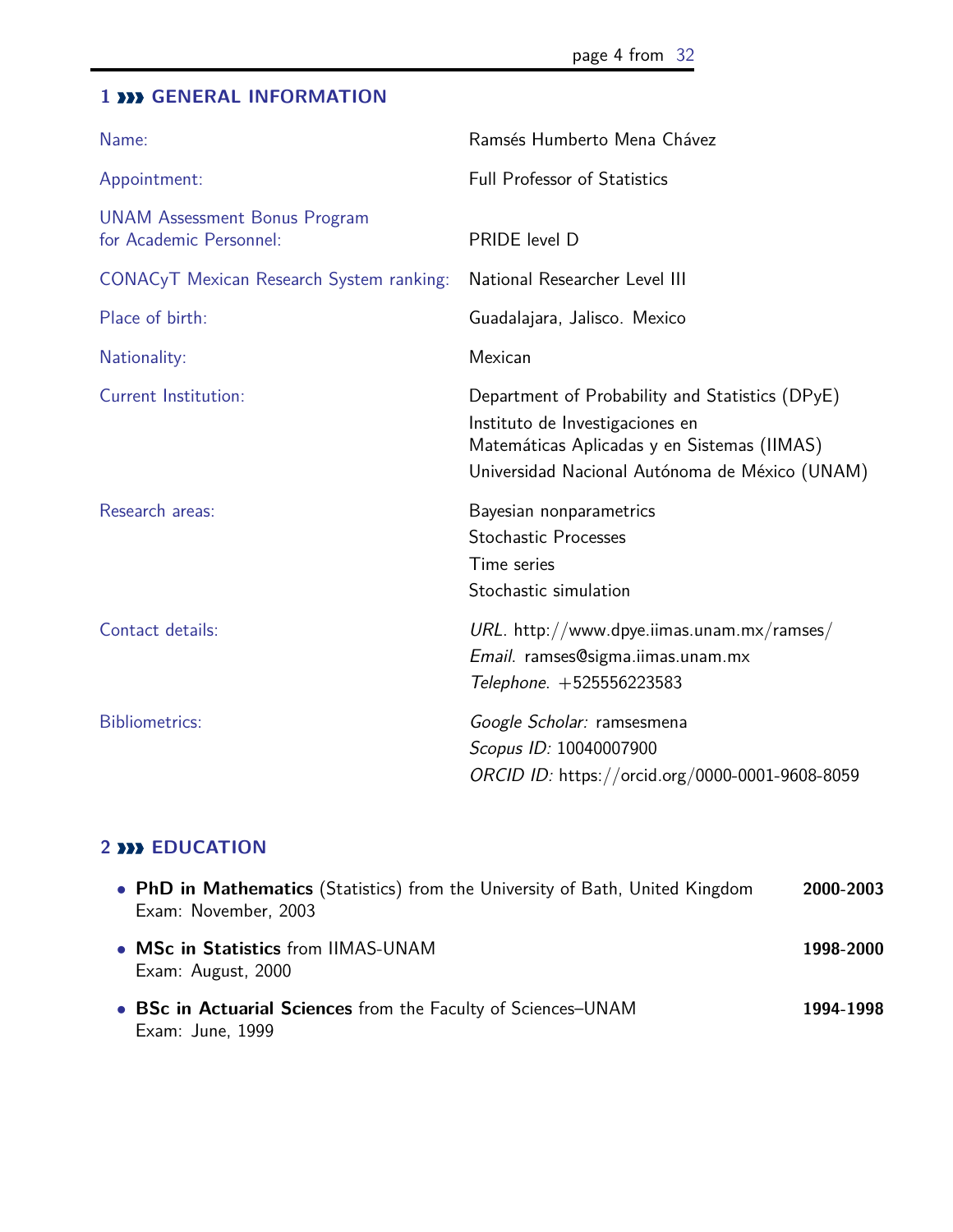#### <span id="page-4-0"></span>**3 ACADEMIC APPOINTMENTS**

#### <span id="page-4-1"></span>**3.1 Present**

<span id="page-4-2"></span>

| • Director IIMAS-UNAM                                                       | $2020 -$  |
|-----------------------------------------------------------------------------|-----------|
| • Full Professor of Statistics at IIMAS-UNAM                                | from 2018 |
| <b>3.2 &gt;&gt; Past</b>                                                    |           |
| • Chair of the Department of Probability and Statistics at IIMAS-UNAM       | 2018-2020 |
| • Global Chair Visiting Professor at the University of Bath, United Kingdom | 2018-2020 |
| • Associate Professor level B with tenure at IIMAS-UNAM                     | 2011-2018 |
| • Visiting Fulbright Scholar at the University of Texas at Austin, USA      | 2017-2018 |
| • Visiting Fellow at the Collegio Carlo Alberto, Turin, Italy               | 2011-2012 |
| • Associate Professor level A with tenure at IIMAS-UNAM                     | 2007-2011 |
| • Tenure Track Assistant Professor at IIMAS-UNAM                            | 2005-2007 |
| • Postdoctoral position at IIMAS-UNAM                                       | 2003-2005 |
| • Graduate Teaching Assistant at the University of Bath, United Kingdom     | 2001-2002 |
| • Adjunct Professor at the Universidad Anáhuac del Sur                      | 2000      |
| • Adjunct Professor at the Instituto Tecnológico Autónomo de México (ITAM)  | 2000      |
| • Graduate Teaching Assistant at the Faculty of Sciences-UNAM               | 1998-2000 |

#### <span id="page-4-3"></span>**4 NON-ACADEMIC EXPERIENCE**

| • Statistical analyst for fast-counting in the presidential elections    |                 |
|--------------------------------------------------------------------------|-----------------|
| for the Mexican Institute for Federal Elections (IFE).                   | 2006            |
| • Statistical consultant for ING-Comercial América.                      | 2004            |
| • Statistical consultant for Mexican Institute for Regional Development. | 1999-2000, 2004 |
| • Statistical analyst for Berumen and Associates.                        | 1996-1998       |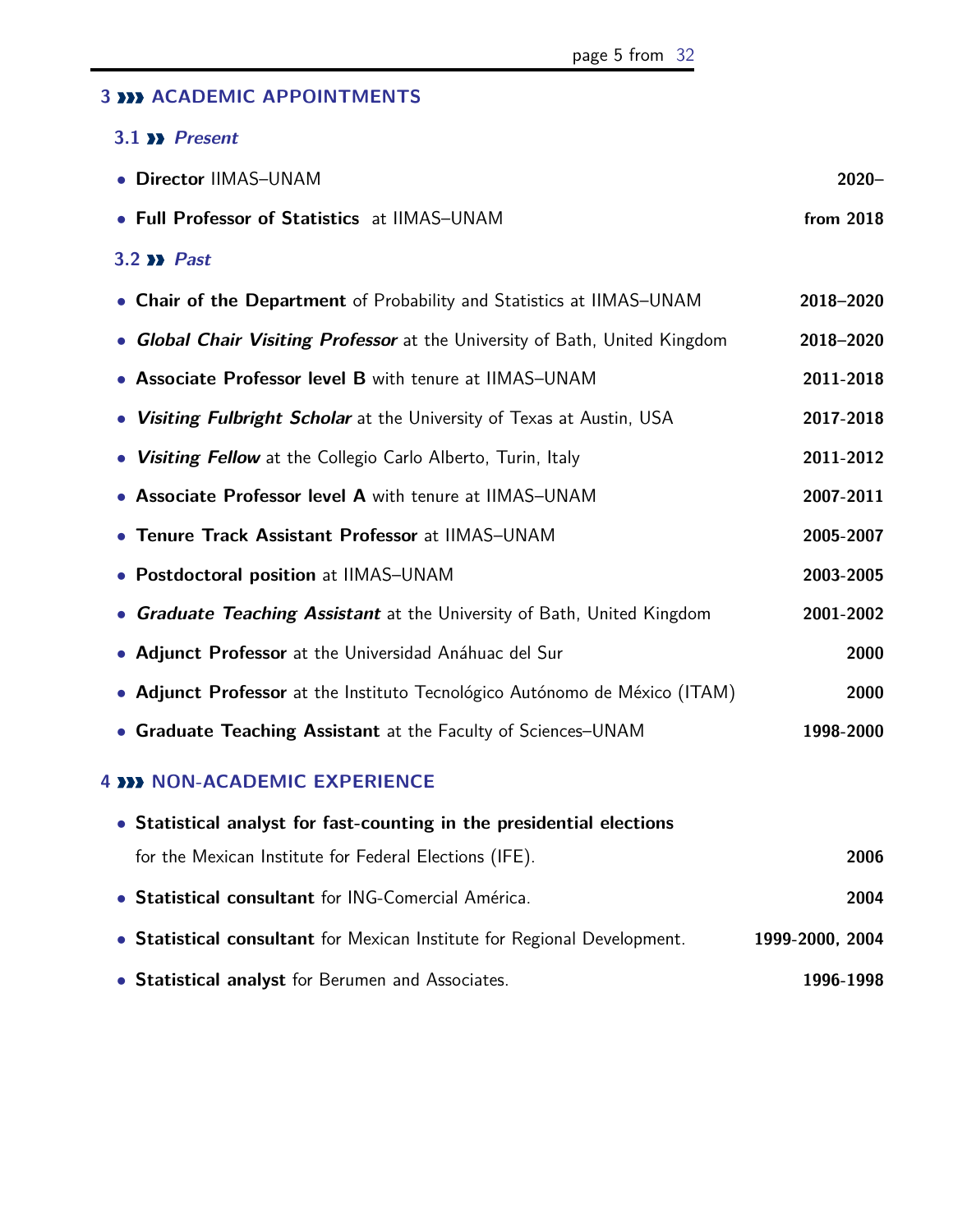## <span id="page-5-0"></span>**5 SERVICE AND APPOINTMENTS IN ACADEMIC SOCIETIES**

#### <span id="page-5-1"></span>**5.1 International Society for Bayesian Analysis (ISBA)**

| • Prize Committee Co-Chair                                                   | 2021 |
|------------------------------------------------------------------------------|------|
| • Nominating committee member for Chair of the Scientific committee BNP 2019 | 2017 |
| • Committee member for the Savage award                                      | 2016 |
| • Nominating committee for Board members                                     | 2015 |
| • Past Program Chair                                                         | 2015 |
| • Program Chair                                                              | 2014 |
| • Nominating committee for Board members                                     | 2014 |
| • Elect Program Chair                                                        | 2013 |
| • Committee member for the Savage award                                      | 2011 |
| • Nominating committee for Board members                                     | 2011 |
| • Program Chair of the ISBA/BNP Section                                      | 2011 |
| • Co-Founder of the ISBA/BNP Section                                         | 2010 |

#### <span id="page-5-2"></span>**5.2 Bernoulli Society for Mathematical Probability and Statistics**

<span id="page-5-4"></span><span id="page-5-3"></span>

| • Board member for the Latin American Chapter<br>(Latin American Society for Probability and Mathematical Statistics -SLAPEM-) | 2012-2021 |  |
|--------------------------------------------------------------------------------------------------------------------------------|-----------|--|
| • Chair of Committee for PhD Thesis award Francisco Aranda-Ordaz                                                               | 2014      |  |
| • Co-Founder of the Electronic Bulletin of the Bernoulli Society (E-Briefs)                                                    | 2010-2011 |  |
| <b>5.3 &gt;&gt; Mexican Statistical Association (AME)</b>                                                                      |           |  |
| • Past President                                                                                                               | 2019-2021 |  |
| • President                                                                                                                    | 2017-2019 |  |
| • Elect President                                                                                                              | 2015-2017 |  |
| • Board Member                                                                                                                 | 2005-2009 |  |
| • Co-Editor of DATOS: Bulletin of the AME                                                                                      | 2004-2008 |  |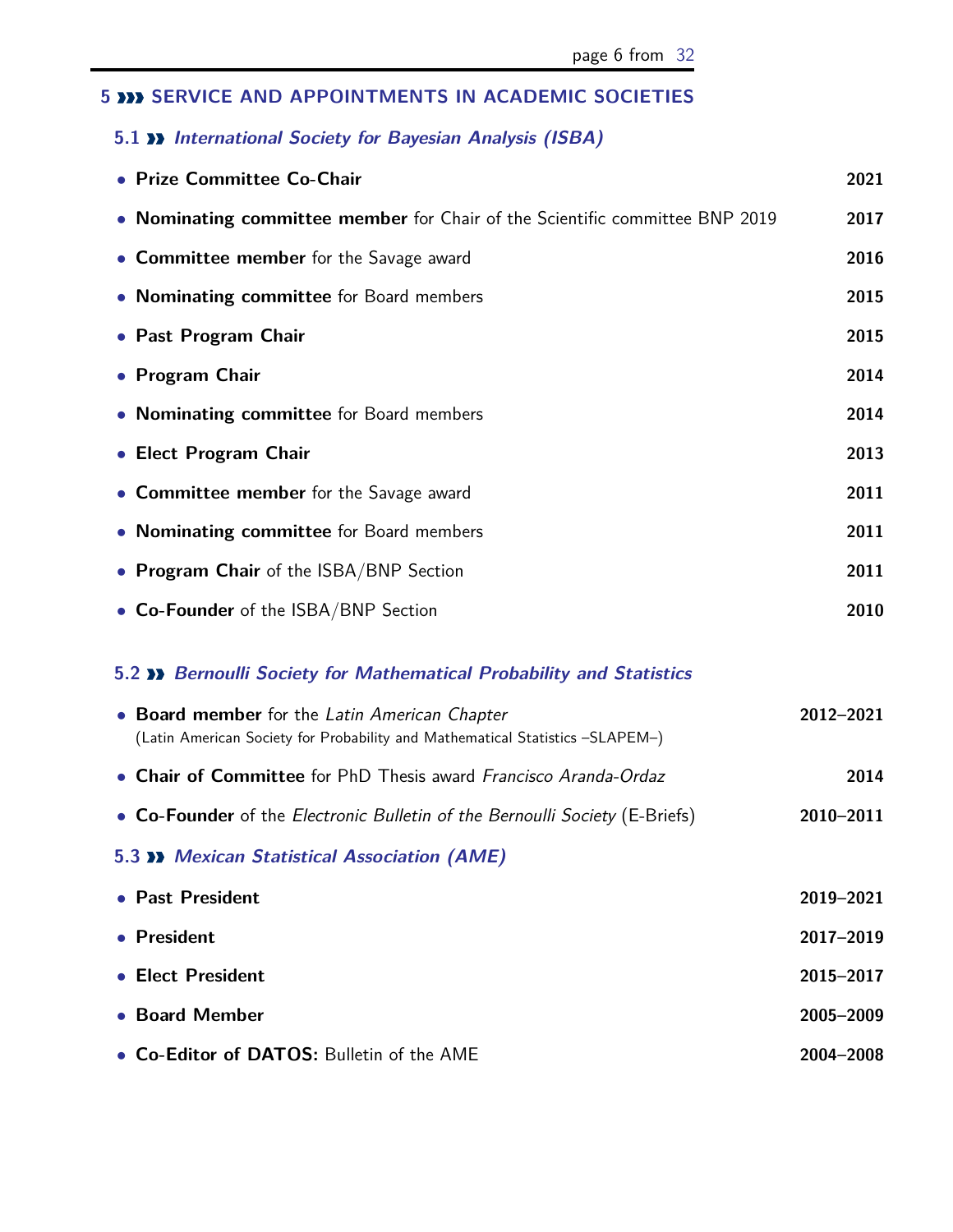## **6 HONORS AND AWARDS**

| • University of Bath Global Chair Visiting Appointment<br>Awarded by this University to distinguished academics.            | 2018-2020  |
|-----------------------------------------------------------------------------------------------------------------------------|------------|
| • Fulbright - García Robles Scholar<br>Awarded by the Congress of the United States of America                              | 2017-2018  |
| • UNAM Award for young academics in exact sciences<br>(RDUNJA-UNAM) for exact sciences.                                     | 2014       |
| • Acknowledgement for being amongst most cited academics at UNAM<br>in 2013 within the category of mathematics. DGAPA-UNAM. | 2014       |
| • Acknowledgement for being amongst most cited academics at UNAM<br>in 2012 within the category of mathematics. DGAPA-UNAM. | 2013       |
| • UNAM Assessment Bonus Program for Academic Personnel                                                                      |            |
| - PRIDE level "D" (highest)                                                                                                 | 2012-2021  |
| - PRIDE level "C"                                                                                                           | 2006-2011  |
| • Visiting Fellowships by:                                                                                                  |            |
| - University of Bath, Bath, United Kingdom.                                                                                 | 2018-2020  |
| - University of Texas at Austin, Texas, USA.                                                                                | 2017-2018  |
| - Collegio Carlo Alberto, Turin, Italy.                                                                                     | 2011-2012  |
| - International Centre for Economic Research (ICER), Turin, Italy.                                                          | 2006, 2009 |
| - Isaac Newton Institute, Cambridge, United Kingdom.                                                                        | 2007       |
| • CONACyT Mexican Research System Ranking (SNI):                                                                            |            |
| - Level III (highest)                                                                                                       | 2015-2024  |
| - Level II                                                                                                                  | 2011-2014  |
| - Level I                                                                                                                   | 2007-2010  |
| - Candidate level                                                                                                           | 2004-2006  |
| • Honorific mention at the "Savage Award 2005" for the best PhD thesis                                                      | 2005       |

<span id="page-6-0"></span>in Bayesian Statistics in Theory and Methods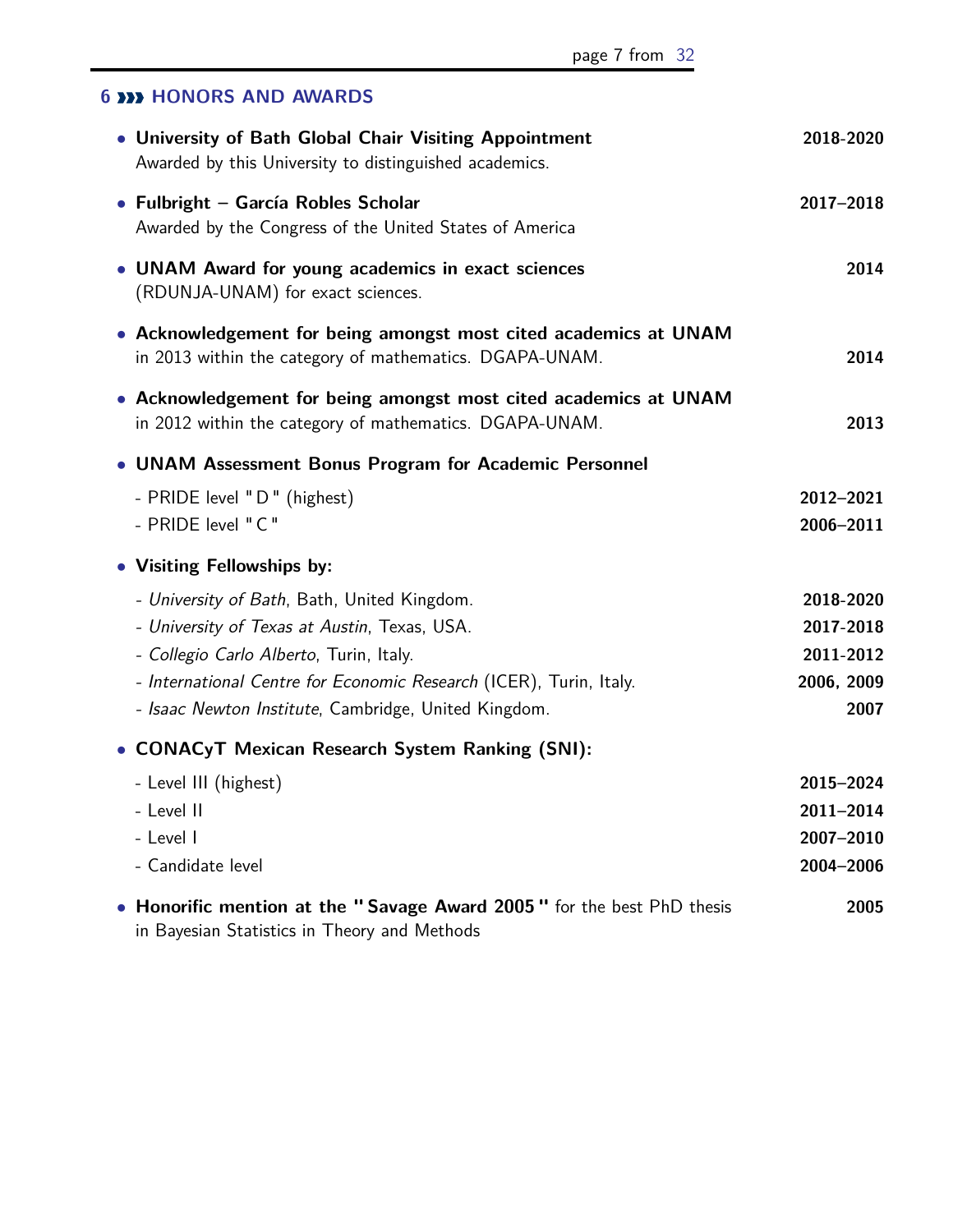## **7 NO** TEACHING ACTIVITIES AND STUDENTS

#### <span id="page-7-0"></span>**7.1 Courses**

### <span id="page-7-1"></span>**7.1.1 Postgraduate level at UNAM (FC, IM, IIMAS)**

<span id="page-7-4"></span><span id="page-7-3"></span><span id="page-7-2"></span>

| • Simulation and inference of Markovian processes                                                                                                                                            | 2017, 2019, 2021             |
|----------------------------------------------------------------------------------------------------------------------------------------------------------------------------------------------|------------------------------|
| • Industry problem solutions                                                                                                                                                                 | 2020                         |
| • Bayesian nonparametric statistics                                                                                                                                                          | 2016, 2018, 2019, 2020, 2022 |
| • Random partitions and applications in statistics                                                                                                                                           | 2015                         |
| • Simulation techniques                                                                                                                                                                      | 2013                         |
| • Random measures and point processes                                                                                                                                                        | 2013                         |
| • Random probability measures                                                                                                                                                                | 2010, 2021                   |
| • Stochastic processes                                                                                                                                                                       | 2010, 2015, 2020             |
| • Bayesian statistics II                                                                                                                                                                     | 2009                         |
| • Random probability measures and its applications                                                                                                                                           | 2008, 2010, 2014             |
| • Time series<br>7.1.2 > Postgraduate courses outside UNAM                                                                                                                                   | 2006, 2007                   |
| • Introductory lectures in Bayesian nonparametrics<br>University of Bath, Bath, United Kingdom.                                                                                              | 2019                         |
| • A short introduction to Bayesian nonparametrics<br>Department of Statistics and Data Science, University of Texas at Austin, USA.                                                          | 2017                         |
| • Bayesian nonparametric statistics<br>M.Sc. in Stochastics and Data Science, University of Turin, Turin, Italy.<br>7.1.3 > Undergraduate degree programs at the Faculty of Sciences at UNAM | 2016                         |
| • Bayesian Statistics                                                                                                                                                                        | 2008, 2014, 2016, 2017       |
| • Stochastic simulation and control                                                                                                                                                          | 2005                         |
| • *Statistics I, *Probability II, *Statistics II<br>* Teaching assistant                                                                                                                     | 1998-2000                    |
| 7.1.4 > Undergraduate programs outside UNAM                                                                                                                                                  |                              |
| • *Multivariate analysis, *Linear models, *Statistical inference<br>*Teaching assistant                                                                                                      | 2001, 2002                   |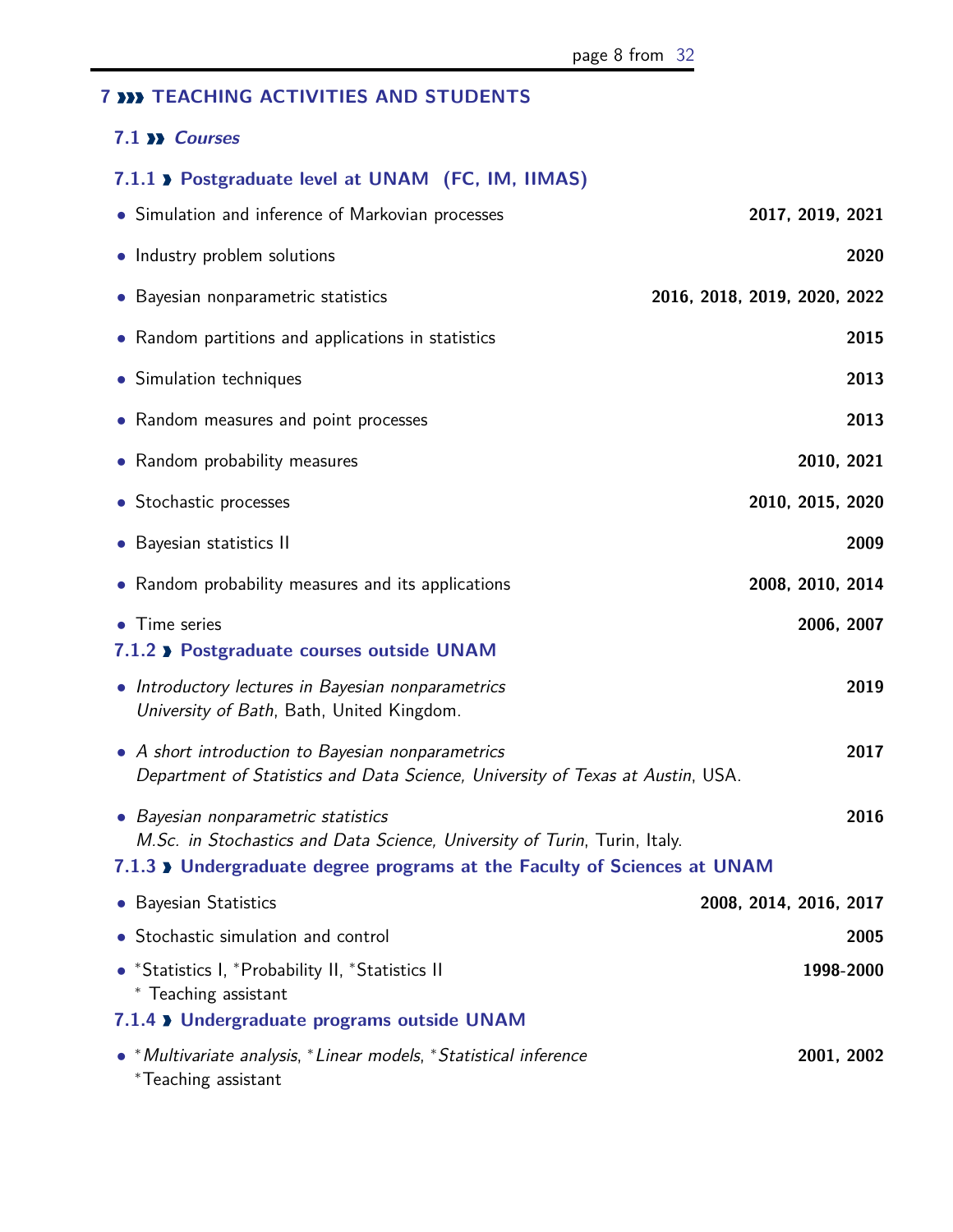<span id="page-8-2"></span><span id="page-8-1"></span><span id="page-8-0"></span>

| Department of Mathematics, University of Bath, Bath, United Kingdom.                                                                    |                   |
|-----------------------------------------------------------------------------------------------------------------------------------------|-------------------|
| • Calculus I, Probability II, Financial Simulation<br>Undergraduate program in Actuarial Sciences, Universidad Anáhuac, Mexico.         | 2000              |
| • Probability I<br>Instituto Tecnológico Autónomo de México, Mexico.                                                                    | 2000              |
| <b>7.2 &gt;&gt; Supervised students [44]</b>                                                                                            |                   |
| 7.2.1 > Postdoctoral positions                                                                                                          |                   |
| 7. José Antonio Perusquia Cortés                                                                                                        | $2022 -$          |
| 6. Jaime Eduardo Martínez Sánchez<br>Assistant Professor at the Tecnológico de Monterrey, CDMX, Mexico.                                 | 2019-2020         |
| 5. José Javier Quinlan Binelli<br>Postdoctoral position at PUC, Santiago, Chile.                                                        | 2017-2019         |
| 4. Claudia Andrea Wehrhahn Cortes<br>Assistant Professor at UCSC, California, US.                                                       | 2016-2017         |
| 3. Luis Gutiérrez Inostroza<br>Assistant Professor at PUC, Santiago, Chile.                                                             | 2015-2016         |
| 2. Luz Judith Rodriguez Esparza<br>CONACyT Assistant Professor position<br>Universidad Autónoma de Aguascalientes, Mexico.              | 2013-2014         |
| 1. Gerónimo Francisco Uribe Bravo<br>Associate Professor " Level B "<br>Institute of Mathematics, UNAM, Mexico.<br>7.2.2 > PhD programs | 2008-2009         |
| 9. Ilia Naumkin Kaikina. Mathematical Sciences UNAM                                                                                     | $2018 -$          |
| 8. Pablo Jorge Hernández Hernández. (Co-supervision) Mathematical Sciences UNAM<br>PhD Candidate since February 2020                    | $2017 -$          |
| 7. María Fernanda Gil Leyva Villa. Mathematical Sciences UNAM<br>(with Distinction)<br>Postdoctoral position at Università Bocconi.     | Awarded: Oct 2021 |
| 6. Michelle Anzarut Chacalo. Mathematical Sciences UNAM<br>Postdoctoral position at ITAM.                                               | Awarded: Nov 2017 |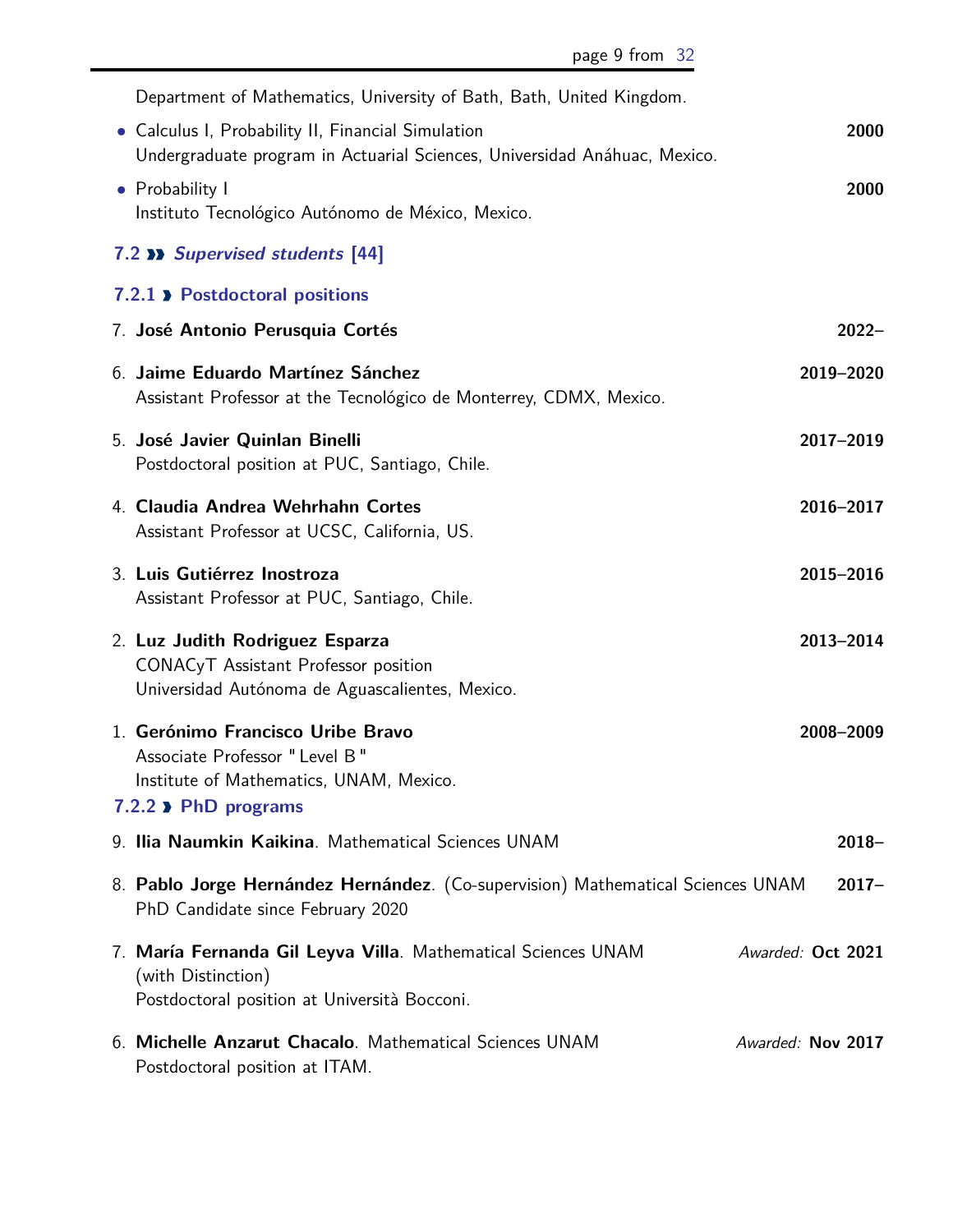<span id="page-9-0"></span>

| 5. Freddy Palma Mancilla. Mathematical Sciences UNAM<br>Tenure track position at the UDLAP, Mexico and member of SNI.                             | Awarded: Sep 2017 |  |
|---------------------------------------------------------------------------------------------------------------------------------------------------|-------------------|--|
| 4. Asael F. Martínez Martínez. Mathematical Sciences UNAM<br>Assistant Professor at UAM-I.                                                        | Awarded: Feb 2016 |  |
| 3. Arrigo Coen Coria. Mathematical Sciences UNAM<br>Postdoctoral position at<br>University of Wisconsin-Madison and member of SNI.                | Awarded: Nov 2015 |  |
| 2. Consuelo Rubina Nava. (Co-supervision) at the University of Turin, Italy.<br>Assistant Professor at the Università della Valle D'Aosta, Italy. | Awarded: Feb 2014 |  |
| 1. Karla E. Medina Díaz. (Co-supervision) at the University of Turin, Italy.<br>Banorte Generali Insurance.<br>7.2.3 MSc programs                 | Awarded: Mar 2011 |  |
| 16. Aideé Violeta Enroth Ortiz<br>MSc Mathematical Sciences UNAM. (With honors)                                                                   | Awarded: Feb 2022 |  |
| 15. Bernardo Flores López<br>MSc Mathematical Sciences UNAM. (With honors)<br>PhD Student at UT-Austin, USA.                                      | Awarded: Jun 2021 |  |
| 14. Carlos Fidel Selva Ochoa<br><b>MSc Mathematical Sciences UNAM</b><br>PhD Student at UNAM, Mexico.                                             | Awarded: Jan 2021 |  |
| 13. José Antonio Perusquia Cortés<br>MSc Mathematical Sciences UNAM<br>PhD Student at the University of Kent, United Kingdom.                     | Awarded: Sep 2017 |  |
| 12. María Fernanda Gil Leyva Villa<br>MSc Mathematical Sciences UNAM<br>PhD Student at UNAM, Mexico.                                              | Awarded: Sep 2016 |  |
| 11. Iván Darío Peñaloza Rojas<br>MSc Mathematical Sciences UNAM<br>PhD Student at UNAM, Mexico.                                                   | Awarded: Apr 2016 |  |
| 10. Alan Riva Palacio Cohen<br><b>MSc Mathematical Sciences UNAM</b><br>Assistant Professor at IIMAS-UNAM, Mexico.                                | Awarded: Jun 2015 |  |
| 9. Freddy Palma Mancilla                                                                                                                          | Awarded: Jun 2012 |  |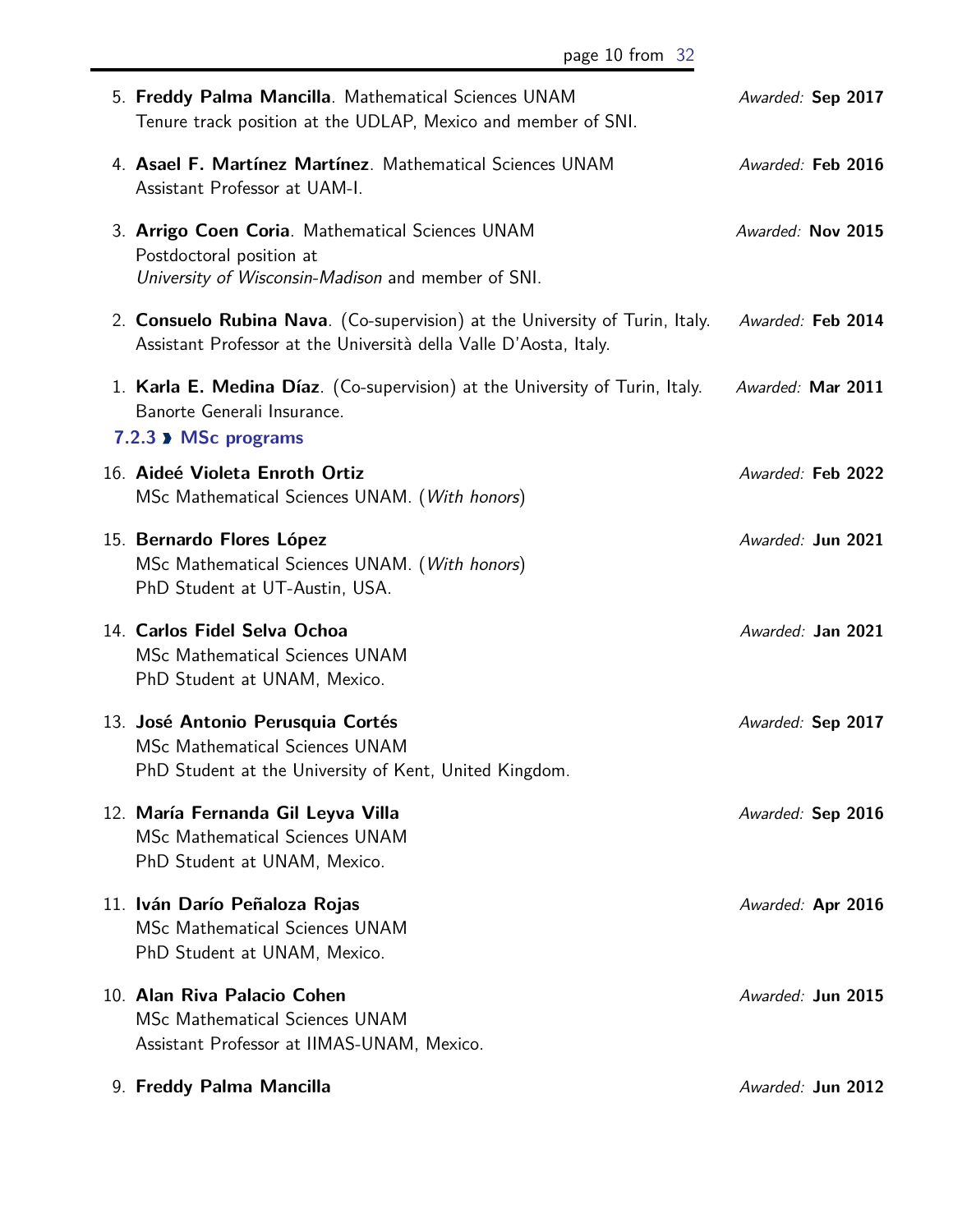<span id="page-10-0"></span>

| MSc Mathematical Sciences UNAM<br>Tenure track position at the UDLAP, Mexico and member of SNI.                                                                                 |                   |
|---------------------------------------------------------------------------------------------------------------------------------------------------------------------------------|-------------------|
| 8. Oscar Ortega Ibañez<br>MSc Mathematical Sciences UNAM<br>Analyst and researcher at CFEnergía, Mexico.                                                                        | Awarded: Mar 2012 |
| 7. Adriana Roldán Rodríguez<br><b>MSc Mathematical Sciences UNAM</b><br>Analyst and researcher at CFEnergía, Mexico.                                                            | Awarded: Jan 2012 |
| 6. Arrigo Coen Coria<br><b>MSc Mathematical Sciences UNAM</b><br>Postdoctoral position at<br>University of Wisconsin-Madison y miembro del SNI.                                 | Awarded: Aug 2011 |
| 5. María D. Lomelí García<br><b>MSc Mathematical Sciences UNAM</b><br>Researcher at Babylon Health, London, United Kingdom.                                                     | Awarded: Aug 2011 |
| 4. Asael F. Martínez Martínez<br>MSc Mathematical Sciences UNAM.<br>$(1st$ place, "Francisco Aranda 2012")<br>Tenure track Assistant Professor at UAM-I.                        | Awarded: Feb 2011 |
| 3. Isadora Antoniano Villalobos<br>MSc Mathematical Sciences UNAM.<br>$(1st$ place, "Francisco Aranda 2008")<br>Associate Professor at Ca' Foscari University of Venice, Italy. | Awarded: Jun 2008 |
| 2. Miguel A. Polo Vuelvas<br>MSc Applied and Industrial Mathematical Sciences UAM-I.<br>(Co-direction)                                                                          | Awarded: May 2007 |
| 1. Karla E. Medina Díaz<br>MSc Mathematical Sciences UNAM.<br>Banorte Generali Insurance.<br>7.2.4 > Undergraduate programs                                                     | Awarded: Dec 2006 |
| 14. Ana Eréndira Torres Ramírez<br>Actuarial Sciences, FC-UNAM, Mexico.                                                                                                         | Awarded: Dec 2020 |
| 13. Carlos Garza Bracamontes<br>Actuarial Sciences, FC-UNAM, Mexico.                                                                                                            | Awarded: Jan 2020 |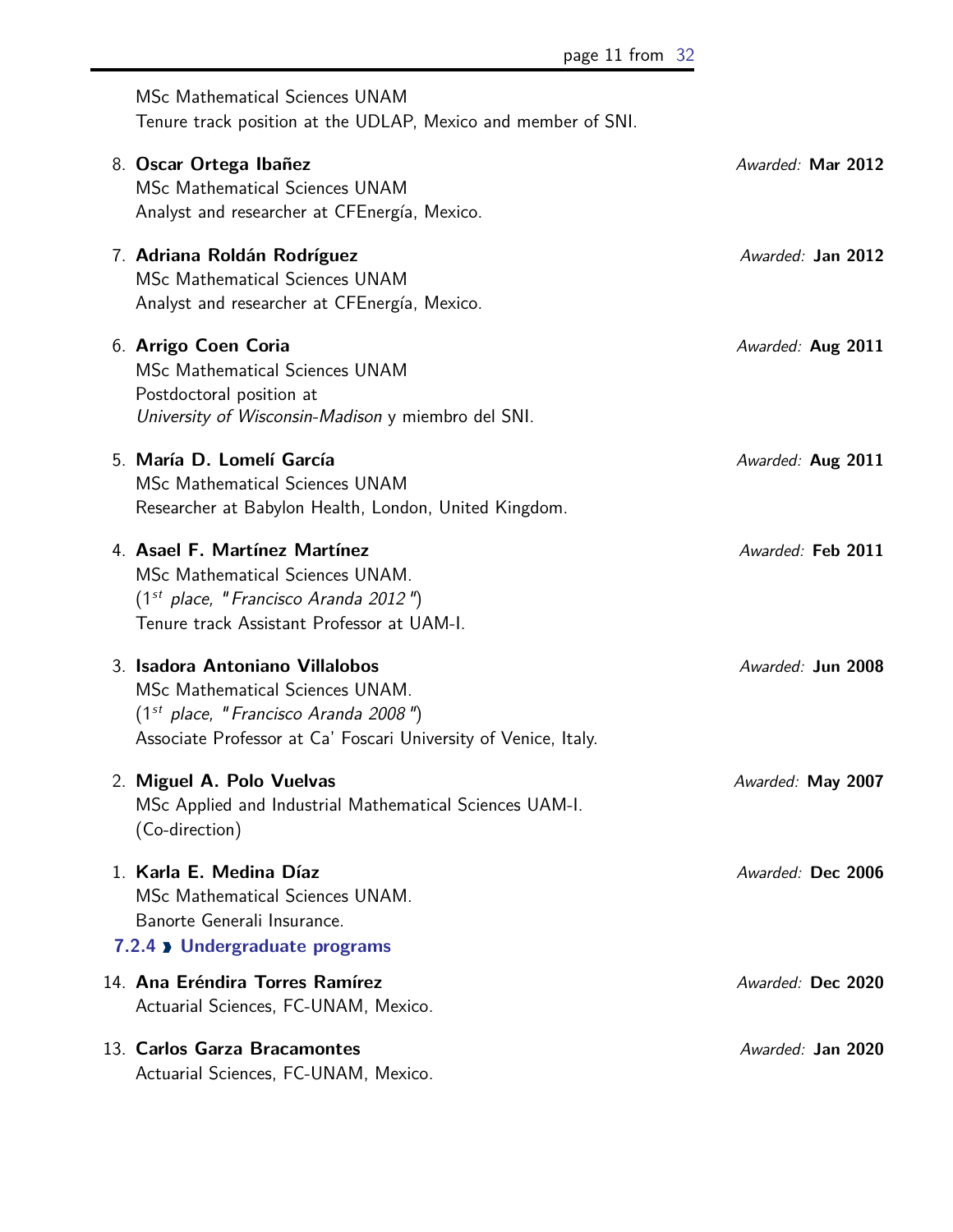<span id="page-11-0"></span>

| 12. Erick Iván Castro Granados<br>Actuarial Sciences, FC-UNAM, Mexico.                 |                |  |                      | Awarded: May 2019 |
|----------------------------------------------------------------------------------------|----------------|--|----------------------|-------------------|
| 11. Bernardo Flores López<br>Actuarial Sciences, FC-UNAM, Mexico.                      |                |  |                      | Awarded: Mar 2019 |
| 10. Pablo Ulises Hernández Garcés<br>Actuarial Sciences, FC-UNAM, Mexico.              |                |  |                      | Awarded: Aug 2018 |
| 9. César Esquivel Hernández<br>Actuarial Sciences, FC-UNAM, Mexico.                    |                |  |                      | Awarded: Sep 2017 |
| 8. Eduardo Selim Martínez Mayorga<br>Degree in Mathematical Sciences, FC-UNAM, Mexico. |                |  |                      | Awarded: Jul 2017 |
| 7. Edwin Gerardo Maldonado Ramos<br>Actuarial Sciences, FC-UNAM, Mexico.               |                |  |                      | Awarded: Dec 2014 |
| 6. Andrea América Sandoval Zárate<br>Actuarial Sciences, FC-UNAM, Mexico.              |                |  |                      | Awarded: Aug 2012 |
| 5. Diego Imanol Valenzuela Franco<br>Actuarial Sciences, FC-UNAM, Mexico.              |                |  |                      | Awarded: Oct 2010 |
| 4. Oscar Ortega Ibañez<br>Actuarial Sciences, FC-UNAM, Mexico.                         |                |  | Awarded: Aug 2009    |                   |
| 3. Ramiro F. Martin del Campo<br>Degree in Mathematical Sciences, FC-UNAM, Mexico.     |                |  | Awarded: Jun 2009    |                   |
| 2. Erik Armando Vázquez Rivera<br>Actuarial Sciences, FC-UNAM, Mexico.                 |                |  |                      | Awarded: May 2007 |
| 1. Carlos V. Rodríguez Caballero<br>Actuarial Sciences, FC-UNAM, Mexico.               |                |  |                      | Awarded: May 2005 |
| <b>7.3 &gt;&gt; Social work activities supervision</b>                                 |                |  |                      |                   |
| 30. Jorge Mendoza                                                                      | 2021-1/2021-11 |  | 25. Samantha Sanchez | 2021-1/2021-11    |
| 29. Ramiro Bravo                                                                       | 2021-1/2021-11 |  | 24. David Guzmán     | 2021-1/2021-11    |
| 28. Luis Abaunza                                                                       | 2021-1/2021-11 |  | 23. Brenda Ramírez   | 2021-1/2021-11    |
| 27. Erika López                                                                        | 2021-1/2021-11 |  | 22. Larissa Arreola  | 2020-11/2021-1    |
| 26. Karina Romero                                                                      | 2021-1/2021-11 |  | 21. León Rivera      | 2020-11/2021-1    |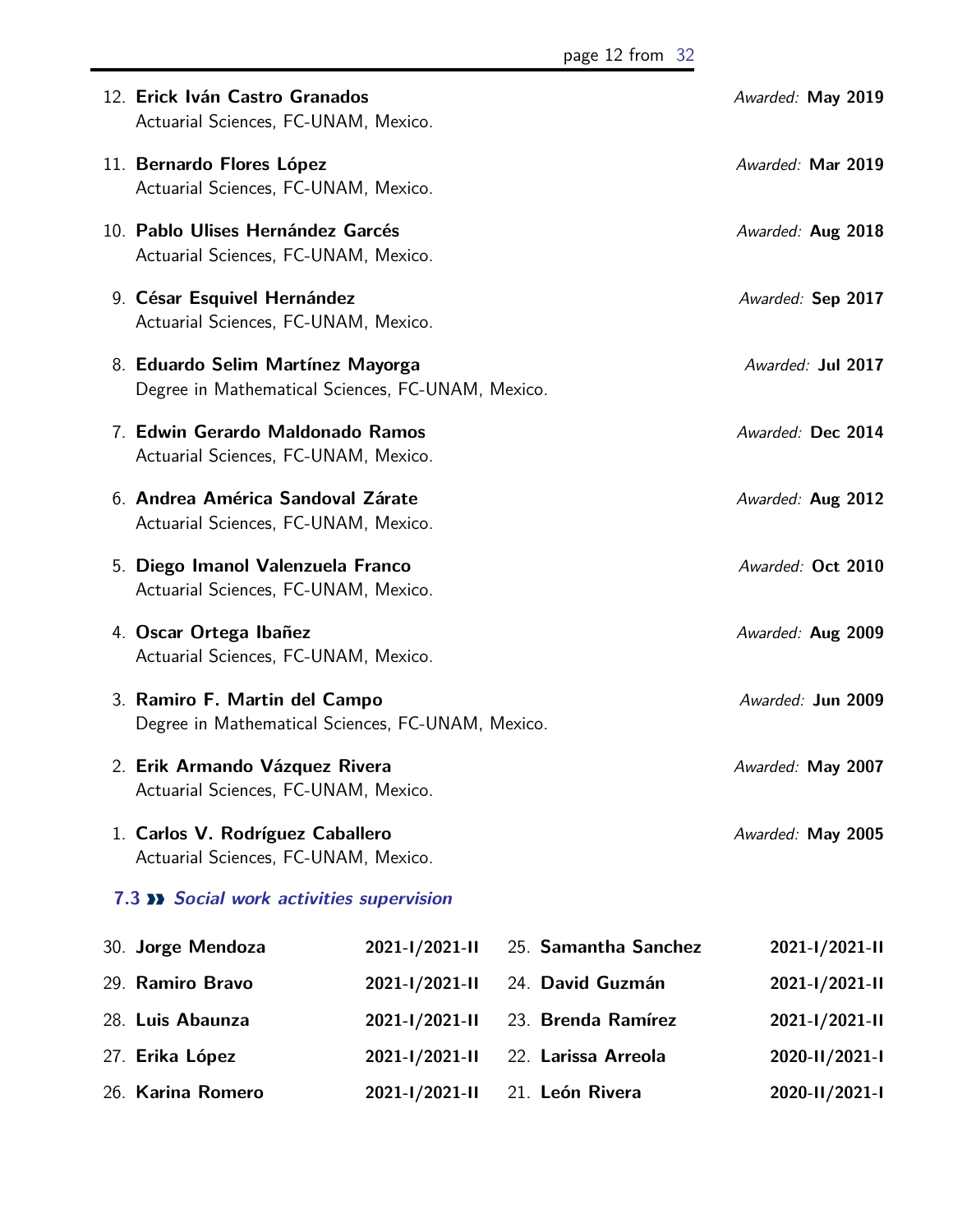page 13 from [32](#page-31-0)

| 20. Paola Pérez        | 2020-11/2021-1 | 10. Luisa Zepeda     | 2019-11/2020-1 |
|------------------------|----------------|----------------------|----------------|
| 19. Ana Ochoa          | 2020-II/2021-I | 9. Rodrigo Cariño    | 2019-1/2019-11 |
| 18. Luis Celis         | 2020-11/2021-1 | 8. Rodrigo Flores    | 2019-1/2019-11 |
| 17. Arely Munguía      | 2020-11/2021-1 | 7. Uziel Vera        | 2019-1/2019-11 |
| 16. Rodrigo Nava       | 2020-1/2020-11 | 6. Jorge Miranda     | 2019-1/2019-11 |
| 15. Vanessa Soulé      | 2020-1/2020-11 | 5. Bernardo Flores   | 2017-11/2018-1 |
| 14. Gilberto Rodríguez | 2020-1/2020-11 | 4. Ana Vázquez       | 2017-11/2018-1 |
| 13. Ana Torres         | 2020-1/2020-11 | 3. Silvia Méndez     | 2017-1/2017-11 |
| 12. Luis Conde         | 2020-1/2020-11 | 2. Enrique Reyes     | 2017-1/2017-11 |
| 11. Paola Escobar      | 2019-11/2020-1 | 1. Fernando Corchado | 2017-1/2017-11 |

## <span id="page-12-0"></span>**7.4 Tutorial and/or exam committee member [91]**

The lists below exclude student supervised.

#### <span id="page-12-1"></span>**7.4.1 PhD exams committee**

<span id="page-12-2"></span>

| 5. Guadalupe Eunice Campirán García<br>Diploma: PhD program in Mathematical Sciences at UNAM (FC, IM, IIMAS)                                       | 2018 |
|----------------------------------------------------------------------------------------------------------------------------------------------------|------|
| 4. Fernando Baltazar Larios<br>Diploma: PhD program in Mathematical Sciences at UNAM (FC, IM, IIMAS)                                               | 2011 |
| 3. Bernardo Nipoti<br>Diploma: PhD in Mathematics and Statistics - University of Pavia, Pavia, Italia                                              | 2011 |
| 2. José Luis A. Pérez Garmendia<br>Diploma: PhD program in Mathematical Sciences at UNAM (FC, IM, IIMAS)                                           | 2009 |
| 1. Nelson O. Muriel Torrero<br>Diploma: PhD program in Mathematical Sciences at UNAM (FC, IM, IIMAS)<br>7.4.2 > Doctoral candidate exams committee | 2009 |
| Diploma sought: PhD program in Mathematical Sciences at UNAM (FC, IM, IIMAS)                                                                       |      |
| 8. Alejandro Hernández Wences                                                                                                                      | 2019 |
| 7. Iván Darío Peñaloza Rojas                                                                                                                       | 2019 |
| 6. Fernando Daniel Pérez Arriaga                                                                                                                   | 2015 |
| 5. Juan Martín Barrios                                                                                                                             | 2012 |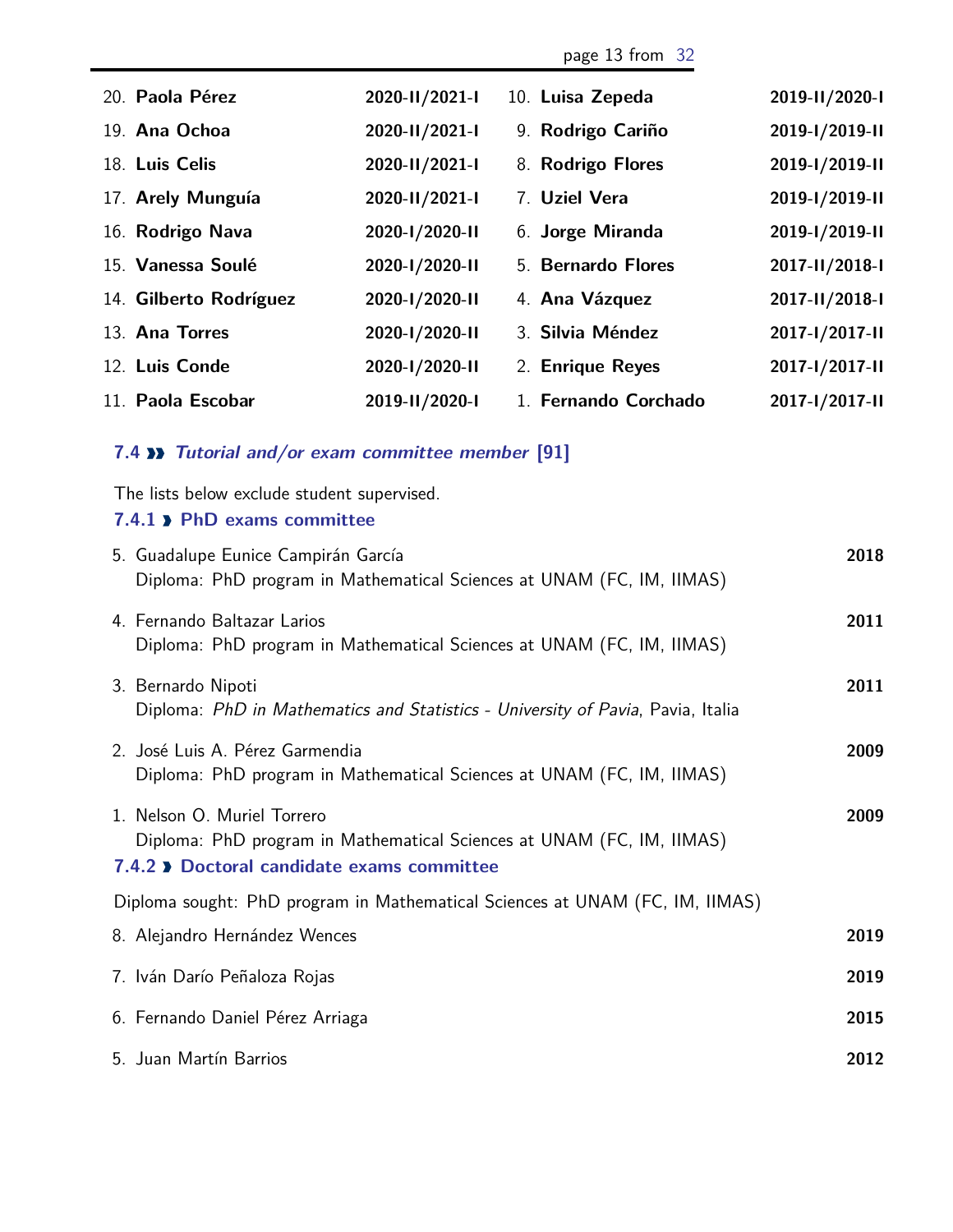<span id="page-13-1"></span><span id="page-13-0"></span>

| 4. Guadalupe Eunice Campirán García                                                                                                |      |                                                 | 2011      |
|------------------------------------------------------------------------------------------------------------------------------------|------|-------------------------------------------------|-----------|
| 3. Abel Castro Mesa                                                                                                                |      |                                                 | 2009      |
| 2. Fernando Baltazar Larios                                                                                                        |      |                                                 | 2009      |
| 1. Margarita Tetlamatzi Montiel<br>7.4.3 > Tutorial committee member for PhD students                                              |      |                                                 | 2008      |
| 10. Iván Darío Peñaloza Rojas<br>Diploma sought: PhD program in Mathematical Sciences at UNAM (FC, IM, IIMAS)                      |      |                                                 | 2018-2021 |
| 9. Marisol Martínez Ramos<br>Diploma sought: PhD program in Ecology and Sustentable Development, ECOSUR.                           |      |                                                 | 2018-2020 |
| 8. Rogelio Oscar Caballero Pérez<br>Diploma sought: PhD program in Mathematical Sciences at UNAM (FC, IM, IIMAS)                   |      |                                                 | 2017-2018 |
| 7. Lizbeth Peñaloza Velasco<br>Diploma sought: PhD program in Mathematical Sciences at UNAM (FC, IM, IIMAS)                        |      |                                                 | 2016      |
| 6. Angtuncio Hernandez Osvaldo<br>Diploma sought: PhD program in Mathematical Sciences at UNAM (FC, IM, IIMAS)                     |      |                                                 | 2013-2019 |
| 5. Fernando Daniel Pérez Arriaga<br>Diploma sought: PhD program in Mathematical Sciences at UNAM (FC, IM, IIMAS)                   |      |                                                 | 2013-2016 |
| 4. Juan Martín Barrios<br>Diploma sought: PhD program in Mathematical Sciences at UNAM (FC, IM, IIMAS)                             |      |                                                 | 2010-2013 |
| 3. Guadalupe E. Campirán García<br>Diploma sought: PhD program in Mathematical Sciences at UNAM (FC, IM, IIMAS)                    |      |                                                 | 2007-2018 |
| 2. Miguel Angel Sanchez Barquín<br>Diploma sought: PhD program in Mathematical Sciences at UNAM (FC, IM, IIMAS)                    |      |                                                 | 2010      |
| 1. Georgia Hadjicharalambous<br>Diploma sought: Dottorato di Ricerca in Economia, University of Turin, Italy.<br>7.4.4 > MSc tutor |      |                                                 | 2006-2010 |
| 21. Humberto Velázquez Rodríguez                                                                                                   | 2021 | 15. José A. Perrusquia Cortes                   | 2015      |
| 20. Eric Martínez Maldonado                                                                                                        | 2020 | 14. Alma R. Bustamante García                   | 2014      |
| 19. Katherine Arias Sanshez                                                                                                        | 2020 | 13. Edwin G. Maldonado Ramos                    | 2013      |
| 18. Aidée V. Enroth Ortiz                                                                                                          | 2020 | 12. Leticia Rodríguez de San Miguel Lupián 2011 |           |
| 17. Bernardo Flores López                                                                                                          | 2019 | 11. Samanta P. Saavedra Cortés                  | 2010      |
| 16. Francisco Paz Cendejas                                                                                                         | 2018 | 10. Fernando D. Perez Arriaga                   | 2010      |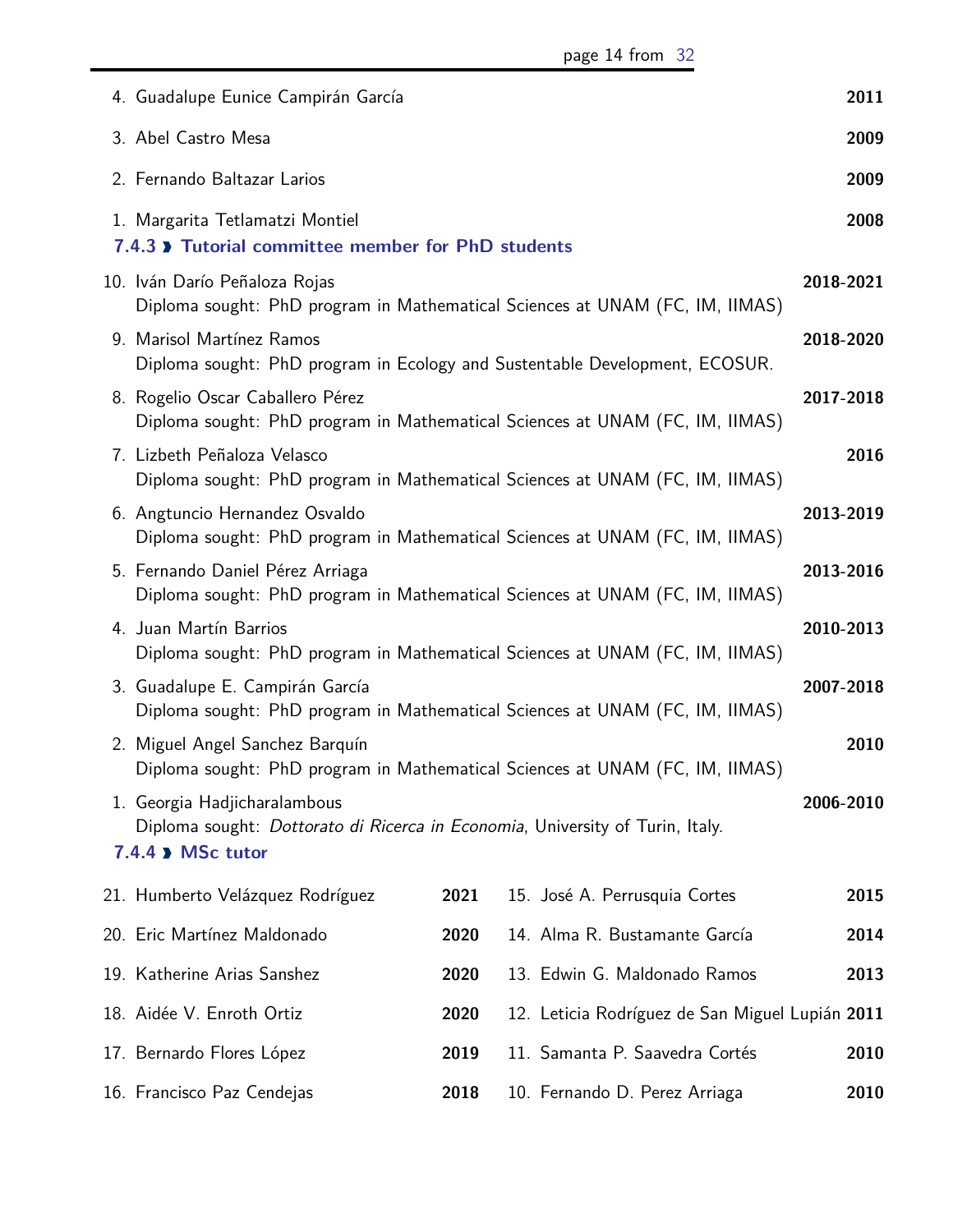<span id="page-14-1"></span><span id="page-14-0"></span>

|                                                  |      | page 15 from 32                      |      |
|--------------------------------------------------|------|--------------------------------------|------|
| 9. Arrigo Coen Coria                             | 2009 | 4. David J. Santana Cobian           | 2007 |
| 8. Laura N. Liljehult León                       | 2009 | 3. Sergio U. Andraca Castillo        | 2007 |
| 7. Victor A. Anaya Sánchez                       | 2009 |                                      |      |
| 6. Jorge A. Sandoval de la Rosa                  | 2008 | 2. Karol A. Rosen Esquivel           | 2006 |
| 5. Berenice Becerra Ortega                       | 2007 | 1. Karla E. Medina Díaz              | 2005 |
| 7.4.5 > MSc programs committee member            |      |                                      |      |
| 6. Uziel J. González González                    | 2014 | 3. Enrique Méndez Ríos               | 2006 |
| 5. Lizbeth Naranjo Albarrón                      | 2008 | 2. Luis Gonzalo León Novelo          | 2005 |
| 4. Alberto Manuel Padilla Terán                  | 2008 | 1. Carlos Ernesto Martínez Rodríguez | 2005 |
| 7.4.6 > Undergraduate programs committee member  |      |                                      |      |
| 39. Thomas Bladt Eslava                          | 2021 | 20. Viviana Díaz Magallanes          | 2011 |
| 38. César A. Pérez Rosas                         | 2020 | 19. Xanat L. González Méndez         | 2011 |
| 37. María C. Guzmán Solís                        | 2019 | 18. Jonathan Jaimes Pérez            | 2011 |
| 36. Carmen J. Ayala Macias                       | 2017 | 17. Angélica M. Godínez Chapparro    | 2011 |
| 35. Jorge Calderón Espinosa de los Monteros 2017 |      | 16. Velvet Malvaez Orozco            | 2011 |
| 34. Ismael Rivero Guzman                         | 2017 | 15. Francisco J. Méndez Correa       | 2011 |
| 33. Servando Valdés Cruz                         | 2017 | 14. Gustavo E. Pescador Jiménez      | 2011 |
| 32. Ana C Gómez Ugarte Valerio                   | 2016 | 13. Gabriel M. Uribe Bravo           | 2011 |
| 31. Delia Marín Rodríguez                        | 2016 | 12. María F. del C. Agoitia Hurtado  | 2010 |
| 30. Rodrigo Ríos Orduña                          | 2016 | 11. Arrigo Coen Coria                | 2010 |
| 29. Enrique G Sanjuanaero Sánchez                | 2016 | 10. José B. Díaz Hernández           | 2010 |
| 28. Martín Bladt Eslava                          | 2015 | 9. Sergio Rodríguez Hernández        | 2010 |
| 27. Jose R. Iniesta Miranda                      | 2015 | 8. Mirtha Ayala Macías (ITAM)        | 2008 |
| 26. Elena Paniagua Avila                         | 2014 | 7. María E. Hernández Hernández      | 2008 |
| 25. Octavio B. Zapata Fonseca                    | 2014 | 6. Mario E. Pimentel Rosas           | 2008 |
| 24. Adrián Hinojosa Calleja                      | 2013 | 5. Edgar Díaz Ordoñez                | 2007 |
| 23. Oscar Peralta Gutiérrez                      | 2013 | 4. Miguel Hernández Hernández        | 2007 |
| 22. Uziel J. González González                   | 2012 | 3. Elizabeth Monroy Cruz             | 2006 |
| 21. Mayra D. Bermúdez Contreras                  | 2011 | 2. Fernando Baltazar Larios          | 2005 |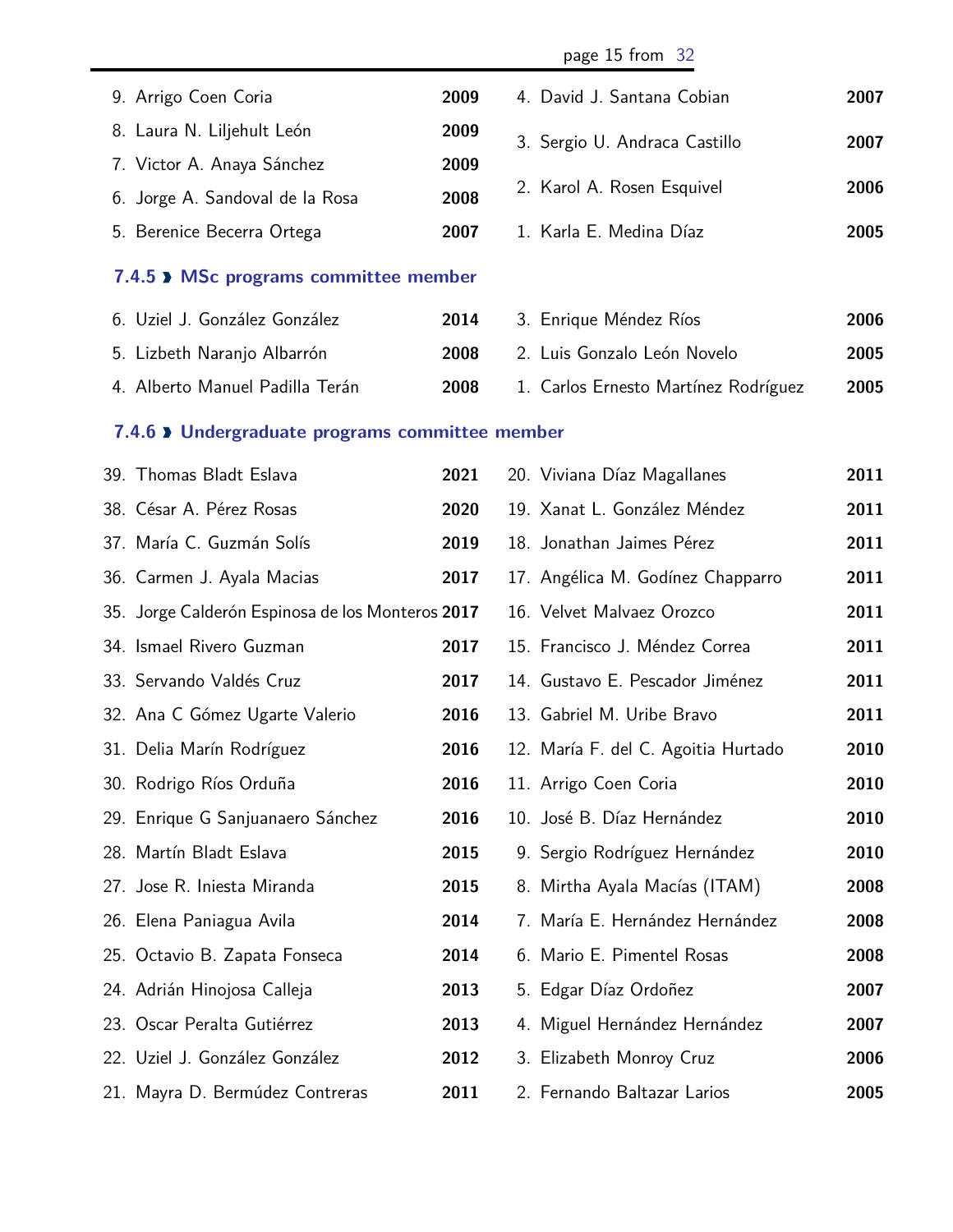1. Roberta Betanzo Sota **2005**

#### <span id="page-15-0"></span>**7.4.7 MPhil in statistics program committee member**

2. Valentina Jiménez Franco **2007** 1. Fernando Pérez Márquez **2007**

#### <span id="page-15-1"></span>**8 PUBLICATIONS [64]**

#### <span id="page-15-2"></span>**8.1 Published and/or accepted articles in indexed journals**

- 44. Gil-Leyva, M.F. and Mena, R.H. (2022). Stick-breaking processes with exchangeable length variables. Journal of the American Statistical Association, In press. [ISSN:0162-1459; E-ISSN:1537-274X; Impact factor (JCR): 5.033]
- 43. Ayala, D., Jofré, L., Gutérrez, L. and Mena R.H. (2022). On a Dirichlet process mixture representation of phase-type distributions. Bayesian Analysis. In press. [ISSN:1931-6690; E-ISSN:1936-0975; Impact factor (JCR): 2.695]
- 42. De Blasi, P., Mena, R.H. and Prünster, I. (2022). Asymptotic behavior of the number of distinct values in a sample from the geometric stick-breaking process. Annals of the Institute of Statistical Mathematics. 74, 143-165. [ISSN:0020-3157; Impact factor (JCR): 1.267]
- 41. Quinlan, J.J., Díaz Avalos, C. and Mena, R.H. (2021). Modeling wildfires via marked spatiotemporal Poisson processes. Environmental and Ecological Statistics. 28, 549-565. [ISSN:1352-8505; Impact factor (JCR): 1.119]
- 40. Palma, F. and Mena, R.H. (2021). Duality for a class of continuous-time reversible Markov models. Statistics: A Journal of Theoretical and Applied Statistics. 55, 231-242. [ISSN:0233-1888; E-ISSN:1029-4910; Impact factor (JCR): 1.051]
- 39. Mena, R.H., Velasco, J., Mantilla, N., Carranco-Sapiens, G.A., Benet, L., Boyer, D. and Perez-Castillo, I. (2020). Using posterior predictive distributions to analyse epidemic models: COVID-19 in Mexico City. Physical Biology. 17, 065001. [ISSN:1478-3967; Impact factor (JCR): 2.583]
- 38. Gil-Leyva, M.F., Mena, R.H. and Nicoleris, T. (2020) Beta-Binomial stick-breaking non-parametric prior. Electronic Journal of Statistics. 14, 1479-1507. [ISSN:1935-7524; Impact factor (JCR): 1.125]
- 37. De Blasi, P., Martínez, A.F., Mena, R.H., and Prünster, I. (2020). On the inferential implications of decreasing weight structures in mixture models. Computational Statistics and Data Analysis. 147, 106940. [ISSN:0167-9473; Impact factor (JCR): 1.681]
- 36. Gutiérrez, L., Mena, R.H. and Díaz Avalos, C. (2020). Linear models for statistical shape analysis based on parametrized closed curves. Statistical Papers. 61, 1213-1229. [ISSN:0167-9473; Impact factor (JCR): 2.234]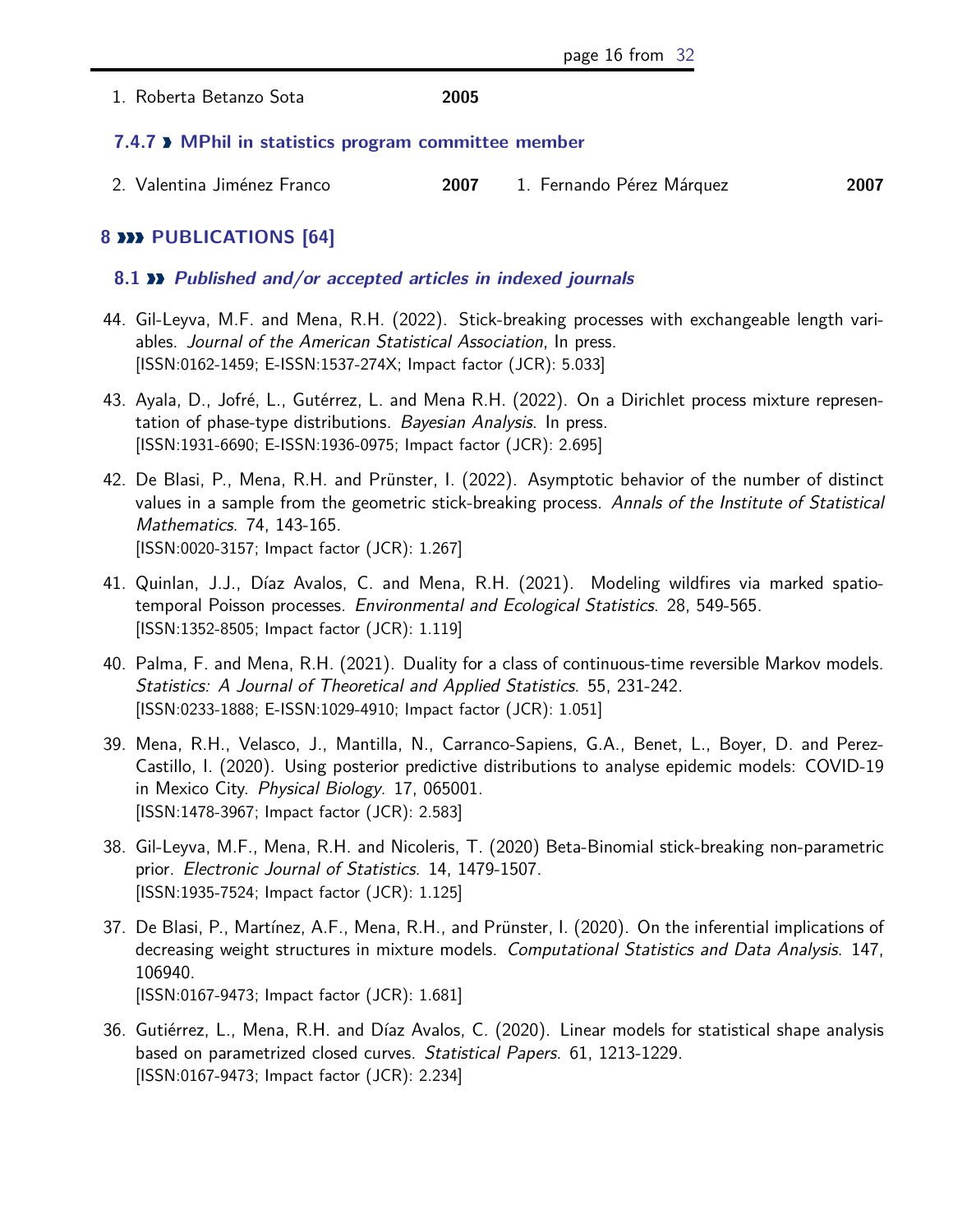- 35. Mena, R.H. and Palma, F. (2020). Continuous-time Markov processes, orthogonal polynomials and Lancaster probabilities. ESAIM: Probability and Statistics. 24, 100-112 [ISSN:1292-8100; Impact factor (JCR): 0.745]
- 34. Coen, A., Gutiérrez, L. and Mena R.H. (2019). Modeling failures times with dependent renewal type models via exchangeability. Statistics: A Journal of Theoretical and Applied Statistics. 53, 1112–1130 [ISSN:0233-1888; E-ISSN:1029-4910; Impact factor (JCR): 1.051]
- 33. Damien, P., Fuentes-García, R., Mena, R.H. and Zarnikau, J. (2019). Impacts of day-ahead versus real-time market prices on wholesale electricity demand in Texas. *Energy Economics*. 81, 259–272. [ISSN:0140-9883; Impact factor (JCR): 7.042]
- 32. Leisen, F., Mena, R.H., Palma, F. and Rossini, L. (2019). On a flexible construction of a negative binomial model. Statistics and Probability Letters. 152, 1-8. [ISSN:0167-7152; Impact factor (JCR): 0.87]
- 31. Fuentes-García, R., Mena, R.H., and Walker, S.G. (2019). Modal posterior clustering via Hopfield's network. Computational Statistics and Data Analysis. 137, 92–100. [ISSN:0167-9473; Impact factor (JCR): 1.681]
- 30. Gutérrez, L., Gutérrez-Peña, E. and Mena R.H. (2019). A Bayesian approach to statistical shape analysis via the projected normal distribution. Bayesian Analysis. 14(2), 427-447. [ISSN:1931-6690; E-ISSN:1936-0975; Impact factor (JCR): 2.695]
- 29. Anzarut, M. and Mena, R.H. (2019). Harris process to model stochastic volatility. *Econometrics* and Statistics. 10, 151-169. [ISSN:2452-3062, CiteScore= 2.4]
- 28. Anzarut, M., Mena, R., Nava, C. and Prünster, I. (2018). Poisson Driven Stationary Markov Models. Journal of Business and Economic Statistics. 36, 684-694. [ISSN:0735-0015; Impact factor (JCR): 6.565]
- 27. Gutiérrez, L., Mena, R.H., Ruggiero, M. (2016). A time dependent Bayesian nonparametric model for air quality analysis. Computational Statistics and Data Analysis. 95, 161-175. [ISSN:0167-9473; Impact factor (JCR): 1.681]
- 26. Mena, R.H. and Ruggiero, M. (2016). Dynamic density estimation with diffusive Dirichlet mixtures. Bernoulli. 22, 901-926. [ISSN:1350-7265; Impact factor (JCR): 1.595]
- 25. Mena, R.H. and Walker, S.G. (2015). On the Bayesian mixture model and identifiability. Journal of Computational and Graphical Statistics. 24, 1155-1169. [ISSN:1061-8600; Impact factor (JCR): 2.302]
- 24. Coen, A. and Mena, R.H. (2015). Ruin probabilities for Bayesian exchanegable claims processes. Journal of Statistical Planning and Inference. 166, 102–115. [ISSN:0378-3758; Impact factor (JCR): 1.111]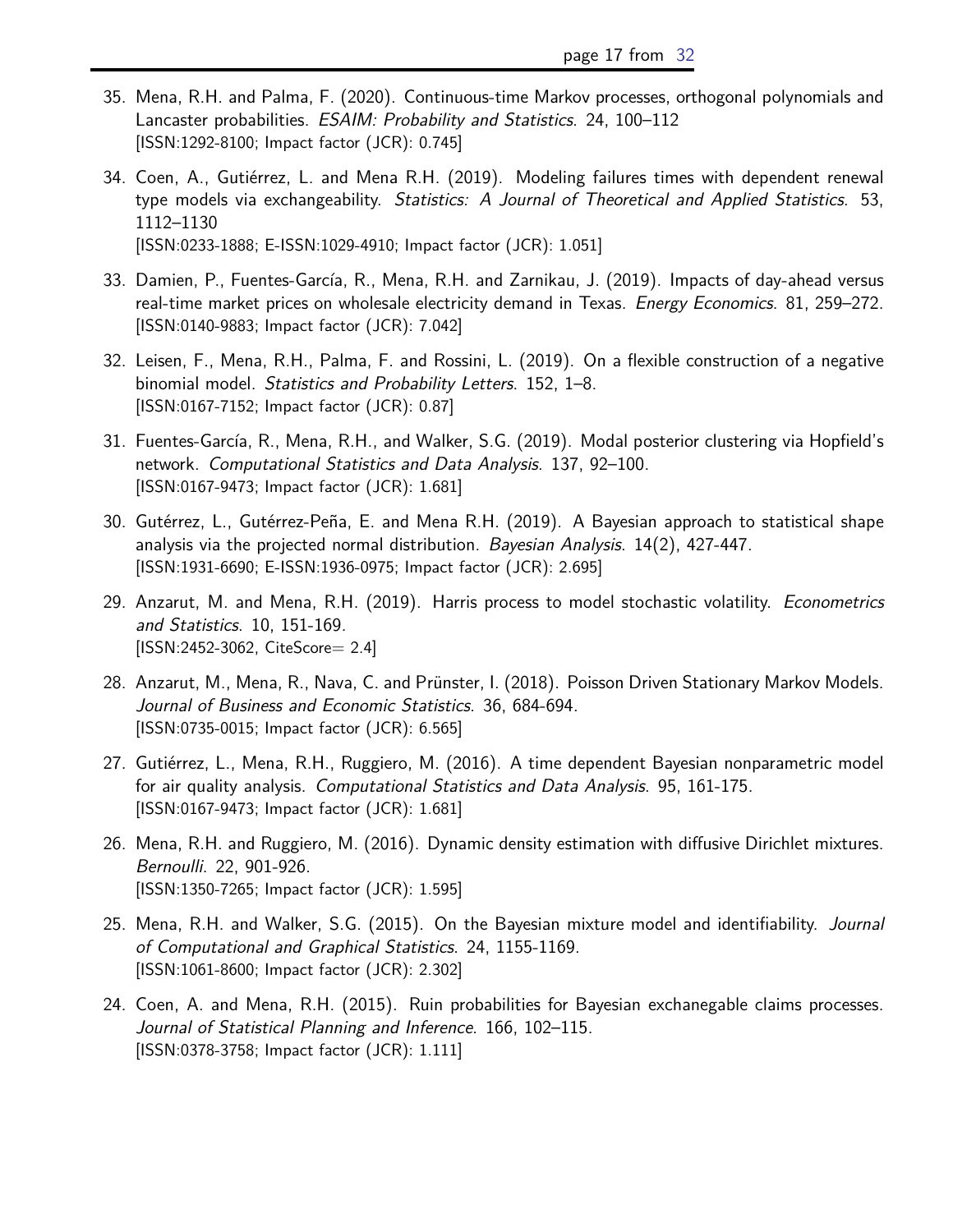- 23. De Blasi, P., Favaro, S., Lijoi, A., Mena, R.H, Prünster, I. and Ruggiero, M. (2015). Are Gibbstype priors the most natural generalization of the Dirichlet process? IEEE Transactions on Pattern Analysis and Machine Intelligence, 37, 212-229. [ISSN:0162-8828; Impact factor (JCR): 16.389]
- 22. Martínez, A.F. and Mena, R.H. (2014). On a nonparametric change point detection model in Markovian regimes. Bayesian Analysis, 9, 823-858. [ISSN:1931-6690; E-ISSN:1936-0975; Impact factor (JCR): 2.695]
- 21. Gutiérrez, L., Gutérrez-Peña, E. and Mena, R.H. (2014). Bayesian nonparametric classification for spectroscopy data. Computational Statistics and Data Analysis. 78, 56-68. [ISSN:0167-9473; Impact factor (JCR):1.681]
- 20. Mena, R.H. and Walker, S.G. (2012). An EPPF from independent sequences of geometric random variables. Statistics and Probability Letters, 82, 1059-1066. [ISSN:0167-7152; Impact factor (JCR): 0.87]
- 19. Mena, R.H., Ruggiero, M. and Walker, S.G. (2011). Geometric stick-breaking processes for continuoustime Bayesian nonparametric modeling. Journal of Statistical Planning and Inference, 141, 3217- 3230. [ISSN:0378-3758; Impact factor (JCR): 1.111]
- 18. Fuentes-García, R., Mena, R.H., and Walker, S.G. (2010). A probability for classification based on the mixture of Dirichlet process model. Journal of Classification, 27, 389-403. [ISSN:0176-4268; E-ISSN:1432-1343; Impact factor (JCR): 1.673]
- 17. Mena, R.H. and Nieto-Barajas, L.E. (2010). Exchangeable claim sizes in a compound Poisson type process. Applied Stochastic Models in Business and Industry, 26, 737-757. [ISSN:1524-1904; E-ISSN:1526-4025; Impact factor (JCR): 1.338]
- 16. Fuentes-García, R., Mena, R.H., and Walker, S.G. (2010). A new Bayesian nonparametric mixture model. Communications in Statistics, Simulation and Computation 39, 669-682. [ISSN:0361-0918; Impact factor (JCR): 1.118]
- 15. Mena, R.H. and Walker, S.G. (2009). Construction of Markov processes in continuous time. Metron–International Journal of Statistics. 67, 303-323. [ISSN:0026-1424; Impact factor (JCR): 0.725]
- 14. Favaro, S., Lijoi, A., Mena, R.H., and Prünster, I. (2009). Bayesian nonparametric inference for species variety with two parameter Poisson-Dirichlet process prior. Journal of the Royal Statistical Society Series B. 71, 993-1008. [ISSN:1369-7412; E-ISSN:1467-9868; Impact factor (JCR): 4.488]
- 13. Fuentes-García, R., Mena, R.H. and Walker, S.G. (2009). A nonparametric dependent process for Bayesian regression. Statistics and Probability Letters. 79, 1112-1119. [ISSN:0167-7152; Impact factor (JCR):0.87]
- 12. Contreras-Cristán, A., Mena, R.H. and Walker, S.G. (2009). On the construction of stationary AR(1) models via random distributions. Statistics: A Journal of Theoretical and Applied Statistics.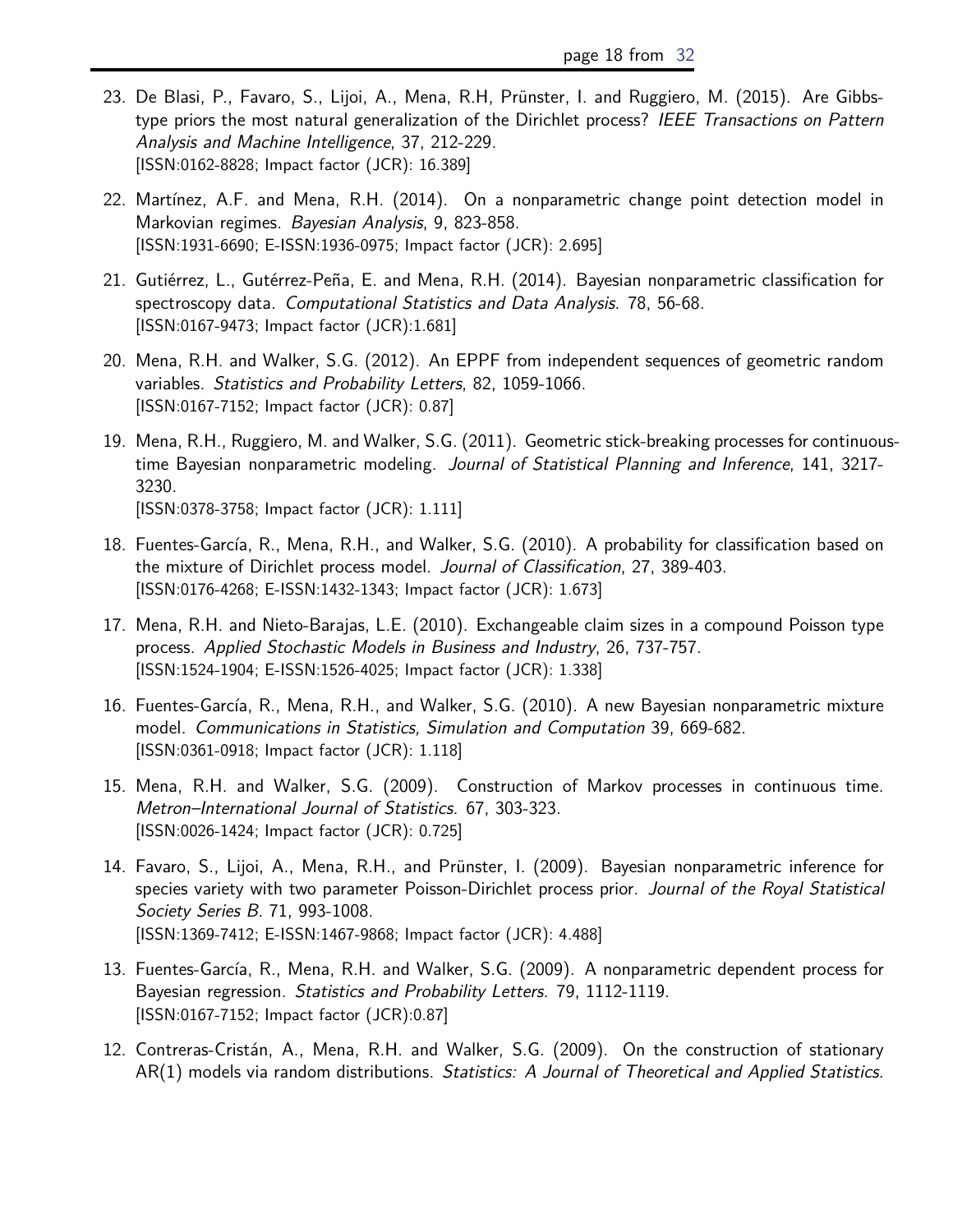```
43, 227-240.
```
[ISSN:0233-1888; E-ISSN:1029-4910; Impact factor (JCR): 1.051]

- 11. Lijoi, A., Mena, R.H. and Prünster, I. (2008). A Bayesian nonparametric approach for analyzing and testing clustering structures in EST libraries. Journal of Computational Biology. 15, 1315-1327. [ISSN:1066-5277; E-ISSN:1557-8666; Impact factor (JCR): 1.479]
- 10. Lijoi, A., Mena, R.H. and Prünster, I. (2007). A Bayesian nonparametric method for prediction in EST analysis. BMC Bioinformatics. 8:339. [ISSN:1471-2105; Impact factor (JCR): 2.448]
- 9. Lijoi, A., Mena, R.H. and Prünster, I. (2007). Controlling the reinforcement in Bayesian nonparametric mixture models. Journal of the Royal Statistical Society Series B. 69, 715-740. [ISSN:1369-7412; E-ISSN:1467-9868; Impact factor (JCR): 4.488]
- 8. Lijoi, A., Mena, R.H. and Prünster, I. (2007). Bayesian nonparametric estimation of the probability of discovering new species. Biometrika. 94, 769-786. [ISSN:0006-3444; E-ISSN:1464-3510; Impact factor (JCR): 2.445]
- 7. Mena, R.H. and Walker, S.G. (2007). Stationary Mixture Transition Distribution (MTD) models via predictive distributions. Journal of Statistical Planning and Inference. 137, 3103–3112. [ISSN:0378-3758; Impact factor (JCR): 1.111]
- 6. Mena, R.H. and Walker, S.G. (2007). On the stationary version of the generalized hyperbolic ARCH model. Annals of the Institute of Statistical Mathematics. 59, 325–348. [ISSN:0020-3157; Impact factor (JCR): 1.267]
- 5. Escarela, G., Mena, R.H. and Castillo–Morales, A. (2006) A flexible class of parametric transition regression models based on copulas: application to poliomyelitis incidence. Statistical Methods in Medical Research. 15, 593–609. [ISSN:0962-2802; E-ISSN:1477-0334; Impact factor (JCR): 3.021]
- 4. Mena, R.H. and Walker, S.G. (2005). Stationary autoregressive models via a Bayesian nonparametric approach. Journal of Time Series Analysis, 26, 789–805. [ISSN:0143-9782; E-ISSN:1467-9892; Impact factor (JCR): 1.366]
- 3. Lijoi, A., Mena, R.H. and Prünster, I. (2005). Hierarchical mixture modelling with normalized inverse Gaussian priors. Journal of the American Statistical Association, 100, 1278–1291. [ISSN:0162-1459; E-ISSN:1537-274X; Impact factor (JCR): 5.033]
- 2. Lijoi, A., Mena, R.H. and Prünster, I. (2005). Bayesian nonparametric analysis for a generalized Dirichlet process prior. Statistical Inference for Stochastic Processes, 8, 283–309. [ISSN:1387-0874; E-ISSN:1572-9311; Impact factor (JCR): 1.104]
- <span id="page-18-0"></span>1. Mena, R.H. and Walker, S.G. (2004). A density function connected with a non-negative selfdecomposable random variable. Journal of Statistical Computation and Simulation, 74, 765 –775. [ISSN:0094-9655; Impact factor (JCR): 1.424]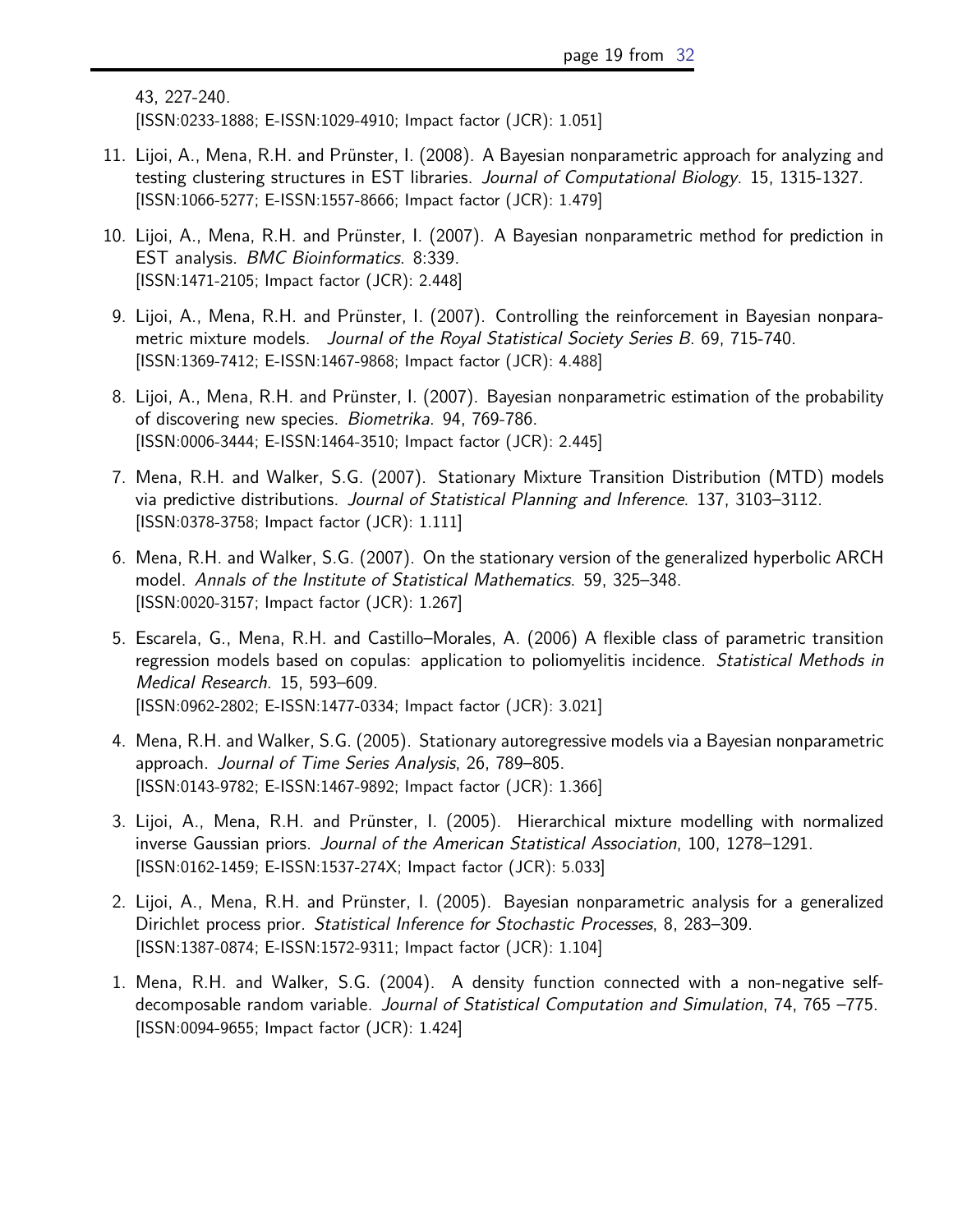#### **8.2 Book chapters**

1. Mena, R.H. (2013). Geometric Weight Priors and their Applications in Bayesian Nonparametrics. In Bayesian Theory and Applications. Damien, P., Dellaportas, P., Polson, N. G. and Stephen, D.A. Eds. Oxford University Press. [ISBN10: 0199695601]

#### <span id="page-19-0"></span>**8.3 Proceedings**

- 9. Gutierrez Inostroza, L., Mena, R.H., and Ruggiero, M. (2016). On GEM diffusive mixtures. In JSM Proceedings 2016, Section on Nonparametric Statistics. Alexandria, VA: American Statistical Association. [ISBN: 978-0-9839375-2-4]
- 8. Nava, C., Mena, R.H., and Prünster, I. (2014). On some stationary models: Construction and Estimation. Springer Proceedings in Mathematics & Statistics, 63, 187–191. [ISBN-10: 3319020838, ISBN-13: 978-3319020839; Impact factor (JCR): 1.464]
- 7. Nava, C., Mena, R.H., and Prünster, I. (2013). On Stationary Markov Models: a Poisson-driven approach. Proceedings of the 8th Conference on Statistical Computing and Complex Systems - SCo 2013, 6pp (electronic). [ISBN:9788864930190]
- 6. De Blasi, Favaro, S., P., Lijoi, A. Mena, R.H. and Prünster, I. (2012). Two tales about Bayesian nonparametric modeling. JSM Proceedings 2012, Alexandria, VA: American Statistical Association. [ISBN: 978-0-9839375-2-4]
- 5. Favaro, S., Lijoi, A., Mena, R.H., Prünster, I. (2011). On some issues related to species sampling problems. In Proceedings of the 7th Conference on Statistical Computing and Complex Systems - SCo 2011. (Padova, 19-21 September 2011), 9pp. [ISBN: 978-88-6129-753-1]
- 4. Mena, R.H. and Prünster, I. (2007). Alcune considerazioni sulle elezioni presidenziali messicane del 2006. Magazine della società italiana di statistica. Revista electrónica [http://old.sis-statistica.org/magazine/spip.php?article55]
- 3. Lijoi, A., Mena, R.H. and Prünster, I. (2006). Bayesian clustering in nonparametric hierarchical mixture models. Atti del XLIII Riunione Scientifica SIS (Torino, Italy, June 14-16, 2006). Vol. I "Plenary and invited sessions", 449–460. [ISBN 88-7178-791-9]
- 2. Escarela, G., Mena, R.H. y Castillo-Morales, A. (2006). Modelling Non-Gaussian Time Series with a Mixture Copula Transition Model. En: Hinde, J.; Einbeck, J. y Newell, J. (eds.), Proceedings of the 21st International Workshop on Statistical Modelling (IWSM), Galway, Irlanda. 164-171. [ISBN-13: 9781862201804, ISBN-10: 1862201803]
- <span id="page-19-1"></span>1. Contreras-Cristán, A., Mena, R. H. and Walker, S. G. (2006). Acerca de la construcción de modelos AR(1) utilizando densidades predictivas que emergen de la estadística bayesiana no paramétrica. Memoria del XX foro nacional de estadística INEGI-AME. 17–24. [ISBN 970-13-4692-0]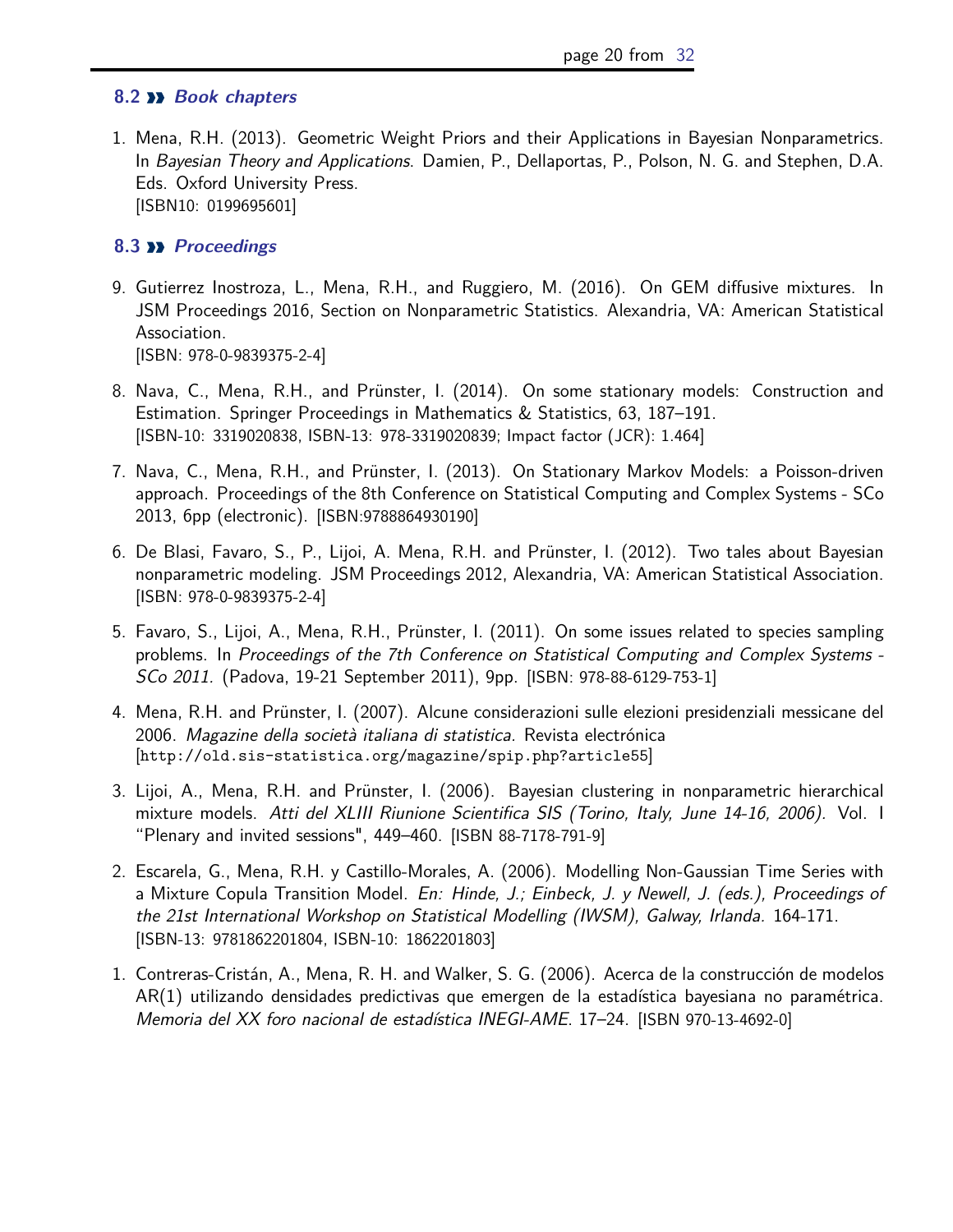#### **8.4 Books and/or Edited Volumes**

- 6. Hernández-Hernández, D. and Leonardi, F. and Mena, R.H. and Pardo Millán, J.C. (Eds). (2021) Advances in Probability and Mathematical Statistics. Progress in Probability series by Birkhäuser. [ISBN 978-3-030-85324-2]
- 5. Antoniano-Villalobos, I., Mena, R.H., Mendoza, M., Naranjo, L. and Nieto-Barajas, L.E. (Eds). (2019) Selected Contributions on Statistics and Data Science in Latin America. Springer Proceedings in Mathematics & Statistics. [ISBN 978-3-030-31551-1]
- 4. Mena, R.H. and Pardo, J.C. and Rivero, V. and Bravo, G.U. (Eds). (2015) XI Symposium on Probability and Stochastic Processes. Progress in Probability series by Birkhäuser. [ISBN 978-3-319-13983-8]
- 3. Hernández, D.C. and Mena, R.H. (Eds). (2013) Volumen especial en conmemoración del Año Internacional de Estadística. Boletín de la Sociedad Matemática Mexicana, Vol. 19, no.2 (2013). [ISSN: 2296–4495]
- 2. Estrada, E., Martínez, A.F., Mena, R.H. and Nieto-Barajas, L. E. (Eds) (2007) Memorias del XXII Foro Nacional de Estadística. [INEGI. ISBN 970-13-4692-0]
- 1. Contreras-Cristán, A., Domínguez-Molina, J.A., Estrada, E. and Mena, R.H. (Eds) (2005) Memorias del XX Foro Nacional de Estadística. [INEGI. ISBN 978-13-5055-3]

#### <span id="page-20-0"></span>**8.5 Other publications**

- 4. Lijoi, A., Mena, R.H. and Prünster, I. (2017). Discussion of " Sparse graphs using exchangeable random measures " by F. Caron and E. Fox. Journal of the Royal Statistical Society-Series B. 79, 1353–1353 [ISSN:1369-7412; E-ISSN:1467-9868; Impact factor (JCR): 4.488]
- 3. Mena, R.H. (2014). Book Review "Principles of uncertainty by J.K Kadane (2011). Texts in Statistical Science Series, Chapman and Hall/CRC". Journal of Classification. Vol. 31, No. 2, p. 270-271. [ISSN:0176-4268; E-ISSN:1432-1343; Impact factor (JCR): 1.147]
- 2. Mena, R.H. (2003). Lenguaje de programación matricial Ox. *DATOS. Boletín de la Asociación* Mexicana de Estadística. Vol. 25
- 1. Mena, R.H. (2003). Un ejemplo en Ox. DATOS. Boletín de la Asociación Mexicana de Estadística. Vol. 26

#### <span id="page-20-1"></span>**9 ACADEMIC VISITS**

- *•* Pontificia Universidad Católica de Chile, Chile. **2016, 2017, 2018, 2019**
- *•* Universidad de Chile, Chile. **2016**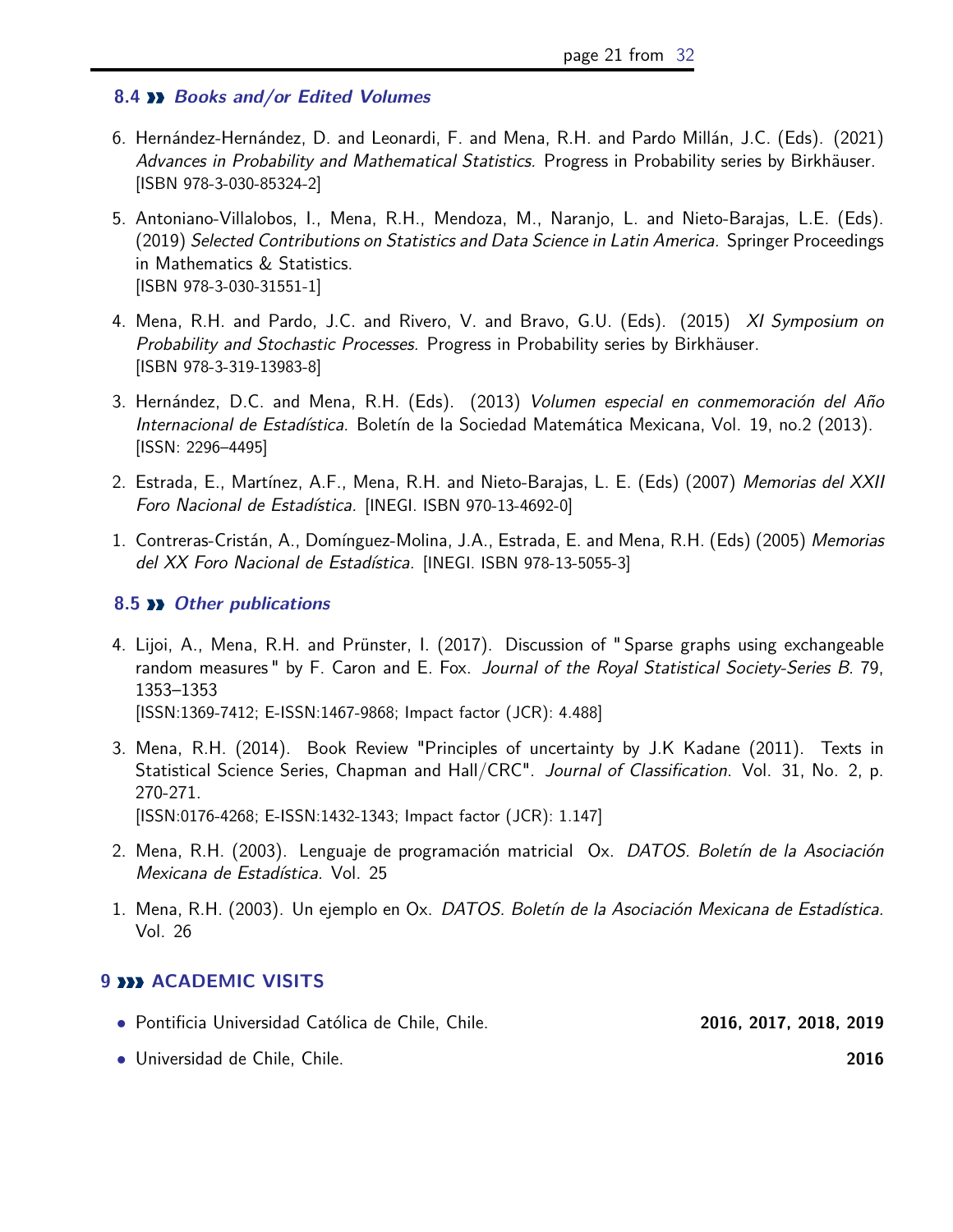| • University of Texas at Austin, USA.                               | Frequent visits during 2013-2021, Sabbatical: 2017-2018 |
|---------------------------------------------------------------------|---------------------------------------------------------|
| • Hong Kong University of Science and Technology, Hong Kong, China. | 2013                                                    |
| • Collegio Carlo Alberto, Italy.                                    | Sabbatical: 2011-2012, 2015, 2016                       |
| • University of Kent, RU.                                           | <b>Visitas frecuentes durante 2005-2009, 2011, 2013</b> |
| • Centro de Investigación en Matemáticas (CIMAT), Mexico.           | 2006, 2009                                              |
| • University of Turin, Italy.                                       | Frequent visits during 2005-2011, 2016                  |
| • University of Bath, UK.                                           | 2004, 2014, 2016, 2018, 2019, 2020                      |
| • University of Pavia, Italy.                                       | 2003, 2005, 2016                                        |

#### <span id="page-21-0"></span>**10 <b>EDITORIAL SERVICE**

#### <span id="page-21-1"></span>**10.1 Co-Editor (Co-E) or Associate Editor (AE)**

| • [AE] Journal of Statistical Planning and Inference.                           | 2017-2021 |
|---------------------------------------------------------------------------------|-----------|
| • [AE] ALEA: Latin American Journal of Probability and Mathematical Statistics. | 2015-2018 |
| • Special Invited Editor of Bayesian Analysis for the Lindley Prize             | 2014-2015 |
| • [AE] Journal of Statistical Distributions and Applications, Springer.         | $2013 -$  |
| • [Co-E] Electronic Bulletin of the Bernoulli Society (E-Briefs)                | 2010-2011 |
| • [AE] Bulletin of the International Society for Bayesian Analysis (ISBA).      | 2004-2007 |
| • [AE] Boletín "DATOS" de la Asociación Mexicana de Estadística (AME).          | 2004-2008 |

#### <span id="page-21-2"></span>**10.2 Referee for publications**

- *•* AISTATS
- *•* Ann. Statist.
- *•* Aust. N. Z. J. Stat.
- *•* Bayesian Analysis
- *•* Stoch. Environ. Res. Risk Assess.
- *•* Bernoulli
- *•* Biometrika
- *•* Bol. Soc. Mat. Mexicana
- *•* Braz. J. Probab. Stat.;
- *•* Chilean Journal of Statistics
- *•* Comm. Statist. Simulation Comput.
- *•* Comm. Statist. Theory Methods
- *•* Comput. Statist. Data Anal.
- *•* Comput. Math. with Appl.
- *•* Data in Brief
- *•* EconoQuantum
- *•* Electron. J. Stat.
- *•* Envirometrics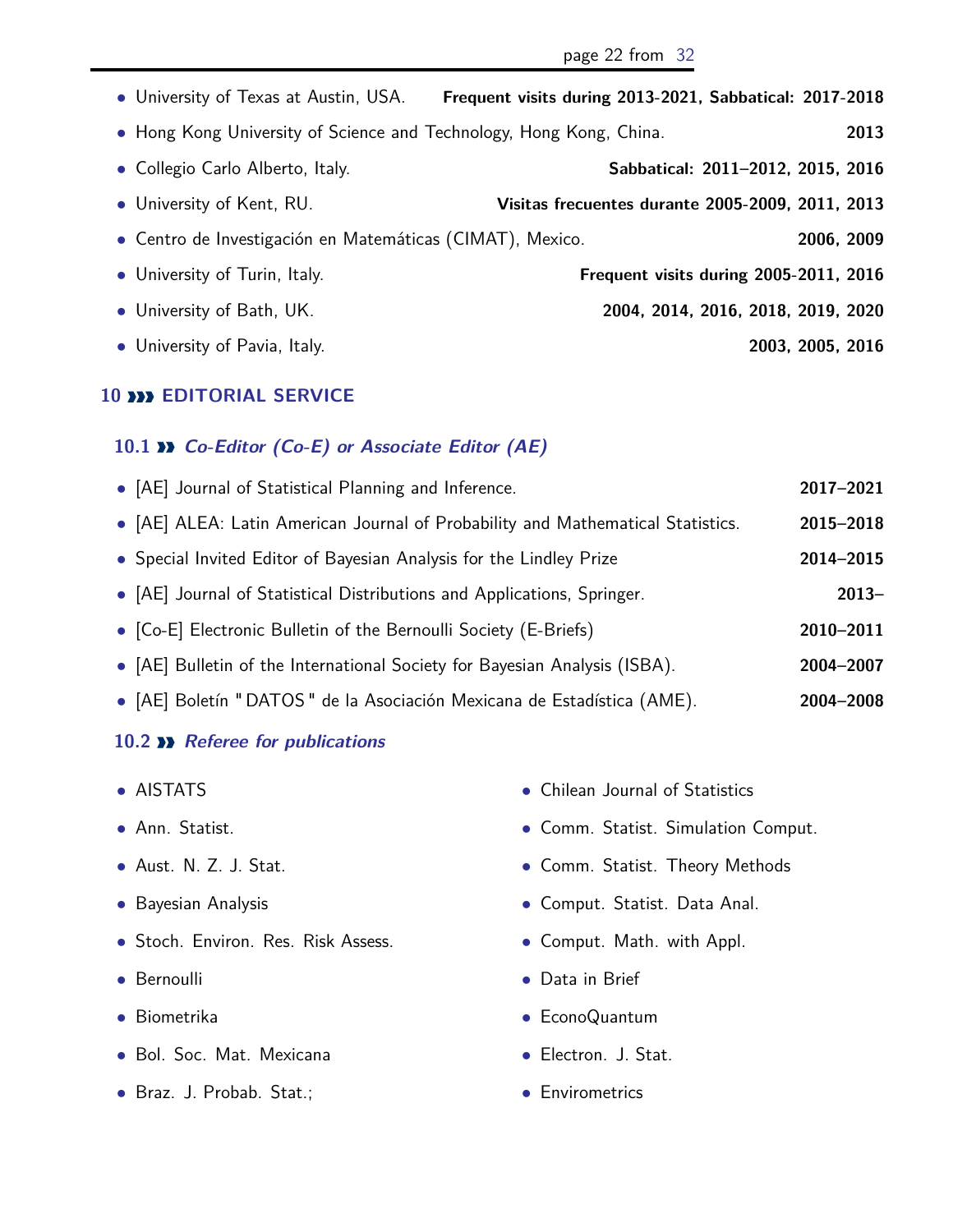- *•* J. Comput. Graph. Stat.
- *•* J. Amer. Statist. Assoc.
- *•* J. Appl. Statist.
- *•* J. Multivar. Anal.
- *•* J. Momparametr. Stat.
- *•* J. R. Stat. Soc. B
- *•* J. Stat. Comput. Sim.
- *•* J. Stat. Plan. Infer.
- *•* R. Inter. Contamin. Ambiental
- *•* Scand. J. Statist.
- *•* Sankhya
- *•* Spatial Statistics
- *•* Statistics
- *•* Statistics and Computing
- *•* Statist. Probab. Lett.
- *•* Stochastic Models
- *•* TEST
- *•* Technometrics
- *•* Mathematical Reviews

#### <span id="page-22-0"></span>**10.3 Book referring**

- *•* Fondo de Cultura Económica (FCE)
- *•* Publicaciones UNAM
- <span id="page-22-1"></span>*•* Springer

#### **11 <b>DD** ORGANIZATION OF ACADEMIC EVENTS

#### <span id="page-22-2"></span>**11.1 Organizing Committee Member**

| 16. $2^{nd}$ Integrative Think Thank – México (ITT-MEX).<br>CDMX, Mexico                      | May 2021        |
|-----------------------------------------------------------------------------------------------|-----------------|
| 15. XV Latin American Congress of Probability and Mathematical Statistics.<br>Yucatán, Mexico | Dec 2019        |
| 14. $1^{er}$ Integrative Think Thank – México (ITT-MEX).<br>Guanajuato, Mexico                | Aug 2019        |
| 13. BIRS program on Bayesian nonparametric inference.<br>Oaxaca, Mexico                       | Dec 2017        |
| 12. Taller Calidad del aire y salud: un problema global con retos locales.<br>CDMX, Mexico    | Aug 2017        |
| 11. Simposio de Inferencia y Modelación Estadística.<br>Guanajuato, Mexico                    | <b>Nov 2016</b> |
| 10. France - Mexico Meeting on Data Analysis.<br>CDMX, Mexico                                 | <b>Nov 2016</b> |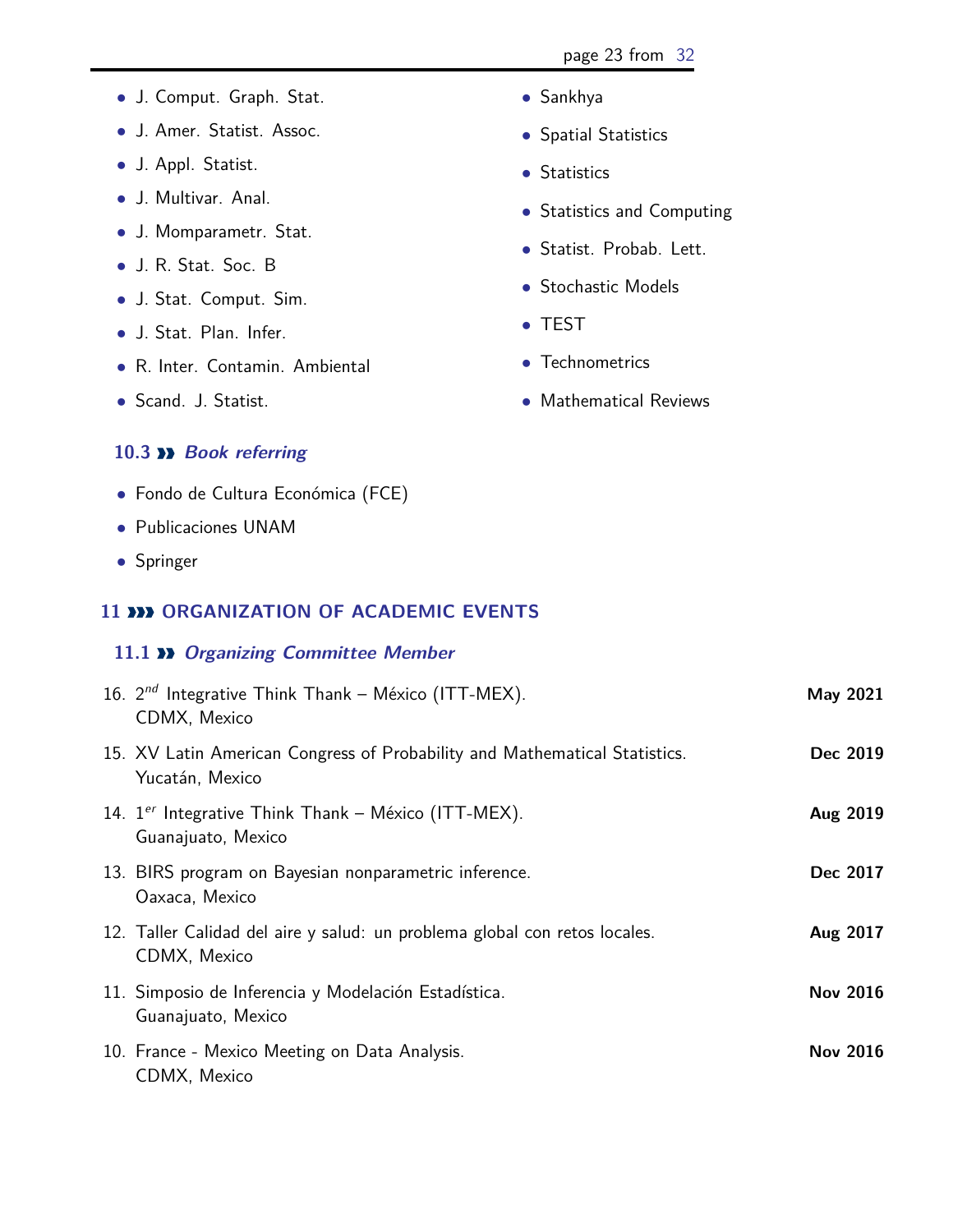<span id="page-23-0"></span>

| 9. Bath-UNAM-CIMAT (BUC) series of mathematical research activities<br>See http://buc.cimat.mx                                                                            | Nov 2015 -      |
|---------------------------------------------------------------------------------------------------------------------------------------------------------------------------|-----------------|
| 8. Advances in Bayesian nonparametric statistics<br>CDMX, Mexico                                                                                                          | <b>Nov 2014</b> |
| 7. ISBA 2014 World Meeting.<br>Cancún, Mexico                                                                                                                             | <b>Jul 2014</b> |
| 6. XI Simposio de Probabilidad y Procesos Estocásticos.<br>Guanajuato, Mexico                                                                                             | <b>Nov 2013</b> |
| 5. BIRS program on "Random Measures and Measure-Valued Processes".<br>Banff, Canadá                                                                                       | Sep 2013        |
| 4. 35 <sup>th</sup> Conference on Stochastic Processes and their Applications.<br>Oaxaca, Mexico                                                                          | <b>Jul 2011</b> |
| 3. 3 <sup>er</sup> Taller Mexicano de Estadística Bayesiana.<br>Veracruz, Mexico                                                                                          | <b>Jun 2011</b> |
| 2. 8 <sup>th</sup> Workshop on Bayesian Nonparametrics.<br>Veracruz, Mexico                                                                                               | <b>Jun 2011</b> |
| 1. Il Congreso Latinoamericano de Estadística Bayesiana.<br>Los Cabos, Mexico                                                                                             | <b>Feb 2005</b> |
| 11.2 >> Scientific Committee Member                                                                                                                                       |                 |
| 18. ISBA 2022 World Meeting.<br>Montreal, Canada.                                                                                                                         | <b>Jun 2022</b> |
| 17. 13 <sup>th</sup> International Conference on Bayesian Nonparametrics.<br>Puerto Varas, Chile                                                                          | Oct 2022        |
| 16. 14 <sup>th</sup> International Conference of the European Research Consortium for Informatics<br>and Mathematics (ERCIM-WG) on Computing & Statistics.<br>London, UK. | Dec 2021        |
| 15. XV Brazilian Meeting of Bayesian Statistics.<br>São Paulo, Brazil.                                                                                                    | Mar 2020        |
| 14. XV Latin American Congress of Probability and Mathematical Statistics.<br>Yucatán, Mexico                                                                             | Dec 2019        |
| 13. 1 <sup>er</sup> Integrative Think Thank en México (ITT-MEX).<br>Guanajuato, Mexico                                                                                    | Aug 2019        |
| 12. BIRS program on Bayesian nonparametric inference.<br>Oaxaca, Mexico                                                                                                   | Dic 2017        |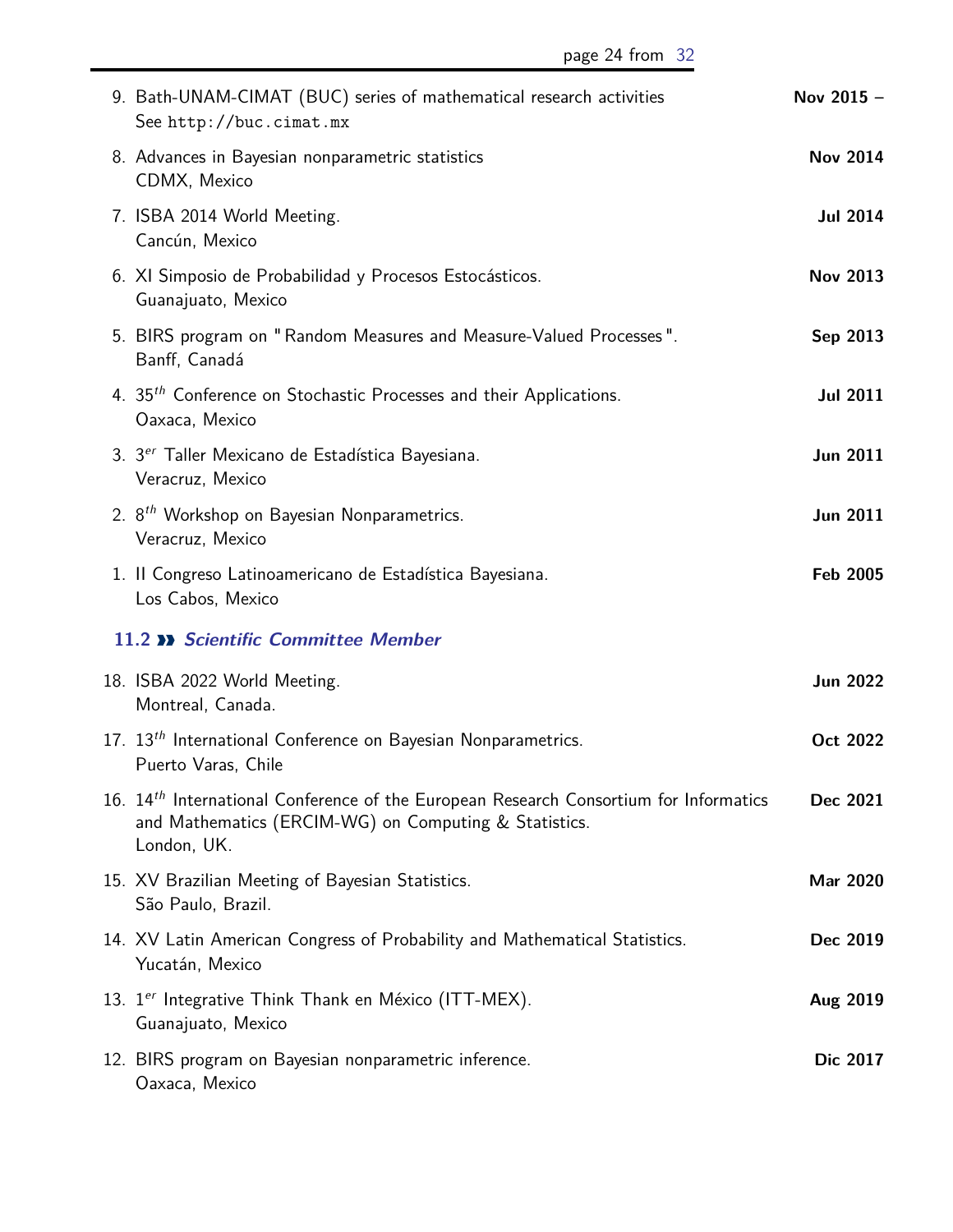| 11. Taller Calidad del aire y salud: un problema global con retos locales.<br>CDMX, Mexico     | Aug 2017        |
|------------------------------------------------------------------------------------------------|-----------------|
| 10. XXXI Foro Nacional de Estadística.<br>Texcoco, Mexico                                      | Oct 2016        |
| 9. 1st Latin American Conference on Statistical Computing.<br>Gramado, Brazil                  | <b>Jul 2016</b> |
| 8. ISBA 2016 World Meeting.<br>Sardinia, Italy                                                 | <b>Jun 2016</b> |
| 7. Bath-UNAM-CIMAT (BUC) series of mathematical research activities<br>See http://buc.cimat.mx | Nov 2015 -      |
| 6. ISBA 2014 World Meeting.<br>Cancún, Mexico                                                  | <b>Jul 2014</b> |
| 5. Advances in Bayesian nonparametric statistics<br>CDMX, Mexico                               | <b>Nov 2014</b> |
| 4. XI Simposio de Probabilidad y Procesos Estocásticos.<br>Guanajuato, Mexico                  | <b>Nov 2013</b> |
| 3. BIRS program on "Random Measures and Measure-Valued Processes".<br>Banff, Canadá            | Sep 2013        |
| 2. 3 <sup>er</sup> Taller Mexicano de Estadística Bayesiana.<br>Veracruz, Mexico               | <b>Jun 2011</b> |
| 1. 8 <sup>th</sup> Workshop on Bayesian Nonparametrics.<br>Veracruz, Mexico                    | <b>Jun 2011</b> |
| 11.3 >> Chair [Ch] or Co-Chair [Co-Ch]                                                         |                 |
| 4. [Co-Ch] BIRS program on "Bayesian nonparametric inference".<br>Oaxaca, Mexico               | Dec 2017        |

- <span id="page-24-0"></span>3. **[Ch]** Advances in Bayesian nonparametric statistics **Nov 2014** CDMX, Mexico
- 2. **[Co-Ch]** BIRS program on " Random Measures and Measure-Valued Processes ". **Sep 2013** Banff, Canada
- <span id="page-24-1"></span>1. **[Co-Ch]** 8 *th* Workshop on Bayesian Nonparametrics. **Jun 2011** Veracruz, Mexico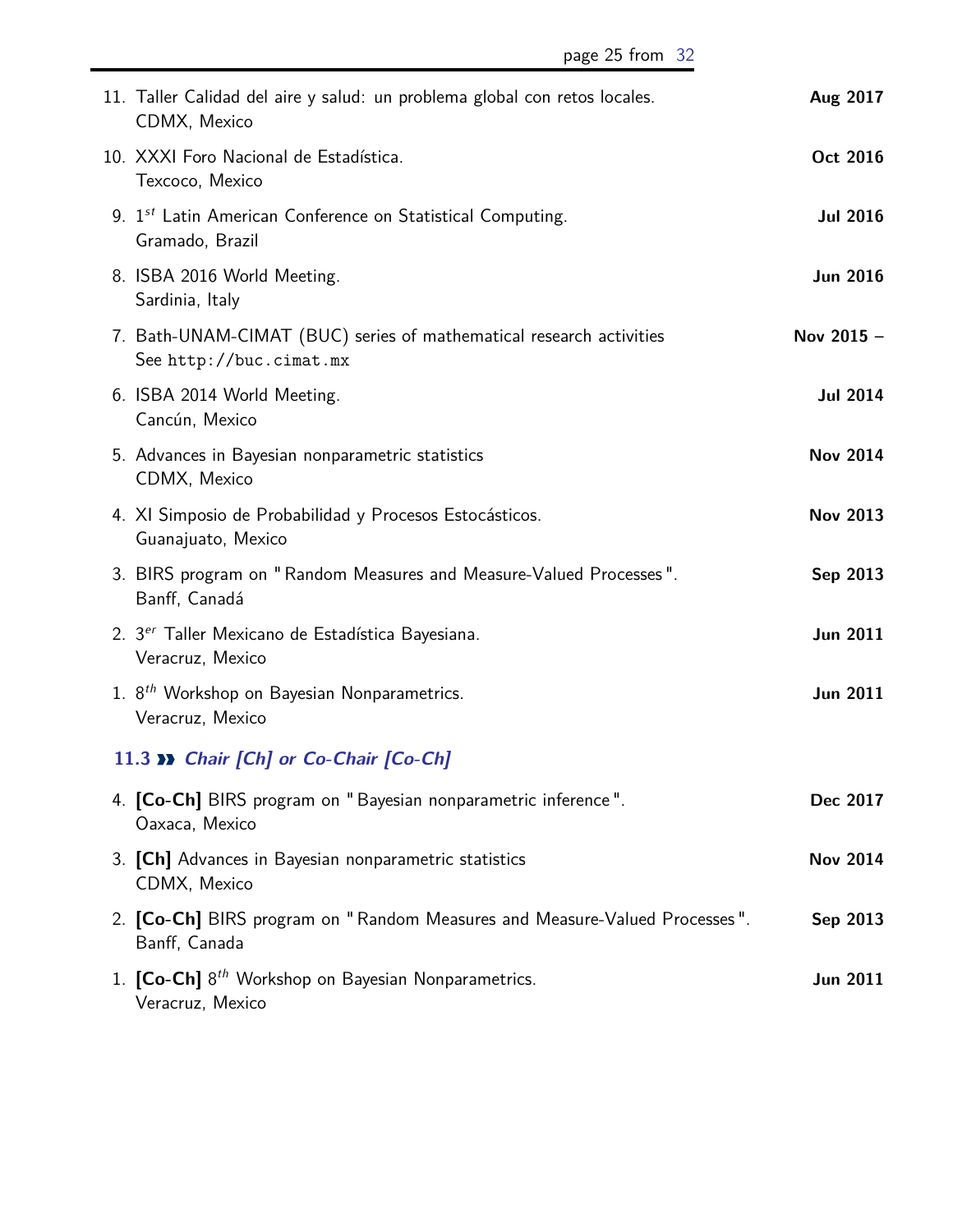## **12 TALKS IN CONFERENCES AND SEMINARS**

#### <span id="page-25-0"></span>**12.1 Invited talks at national and international events**

| 53. 14 <sup>th</sup> International Conference of the European Research Consortium for Informatics                                                                      |      |
|------------------------------------------------------------------------------------------------------------------------------------------------------------------------|------|
| and Mathematics (ERCIM-WG) on Computing & Statistics. London, UK.                                                                                                      | 2021 |
| 52. Eastern Asia Chapter of the International Society for Bayesian Analysis (EAC-ISBA) 2021.<br>Virtual event.                                                         | 2021 |
| 51. VI Congreso Latinoamericano de Matemáticos (CLAM). Virtual event.                                                                                                  | 2021 |
| 50. ISBA 2021 World Meeting. Virtual event.                                                                                                                            | 2021 |
| 49. 4 <sup>th</sup> International Conference on Econometrics and Statistics (EcoSta). Hong Kong.                                                                       | 2021 |
| 48. 13 <sup>th</sup> International Conference of the European Research Consortium for Informatics<br>and Mathematics (ERCIM-WG) on Computing & Statistics. London, UK. | 2020 |
| 47. 45 <sup>th</sup> University of Arkasas Spring Lecture Series: Discrete Random Structures<br>in Bayesian Nonparametrics. Arkansas, USA. [Online due to COVID-19]    | 2020 |
| 46. $12th$ International Conference of the European Research Consortium for Informatics<br>and Mathematics (ERCIM-WG) on Computing & Statistics. London, UK.           | 2019 |
| 45. XV Latin American Congress of Probability and Mathematical Statistics, Merida, Mexico.                                                                             | 2019 |
| 44. 2do Taller Nacional de Biología y Probabilidad, Cuernavaca, Mexico.                                                                                                | 2019 |
| 43. 1er Taller Franco-Mexicano de Inteligencia Artificial, IIMAS-CDMX, Mexico.                                                                                         | 2019 |
| 42. MiDaS 2019 workshop, Viña del Mar, Chile.                                                                                                                          | 2019 |
| 41. 9 <sup>th</sup> Integrative Think Tank at University of Bath, Bath, UK.                                                                                            | 2019 |
| 40. 23 <sup>rd</sup> Simpósio Nacional de Probabilidade e Estatística (SINAPE), São Pedro, Brazil.                                                                     | 2018 |
| 39. Simposio de Computación, IIMAS-CDMX, Mexico.                                                                                                                       | 2018 |
| 38. Joint Statistical Meeting JSM 2018, Vancouver, Canada.                                                                                                             | 2018 |
| 37. ISBA 2018 World Meeting. Edinburgh, UK.                                                                                                                            | 2018 |
| 36. 4 <sup>th</sup> Conference of the International Society for Nonparametric Statistics, Salerno, Italy.                                                              | 2018 |
| 35. 12 <sup>th</sup> International Workshop on Objective Bayes Methodology, Austin, USA.                                                                               | 2017 |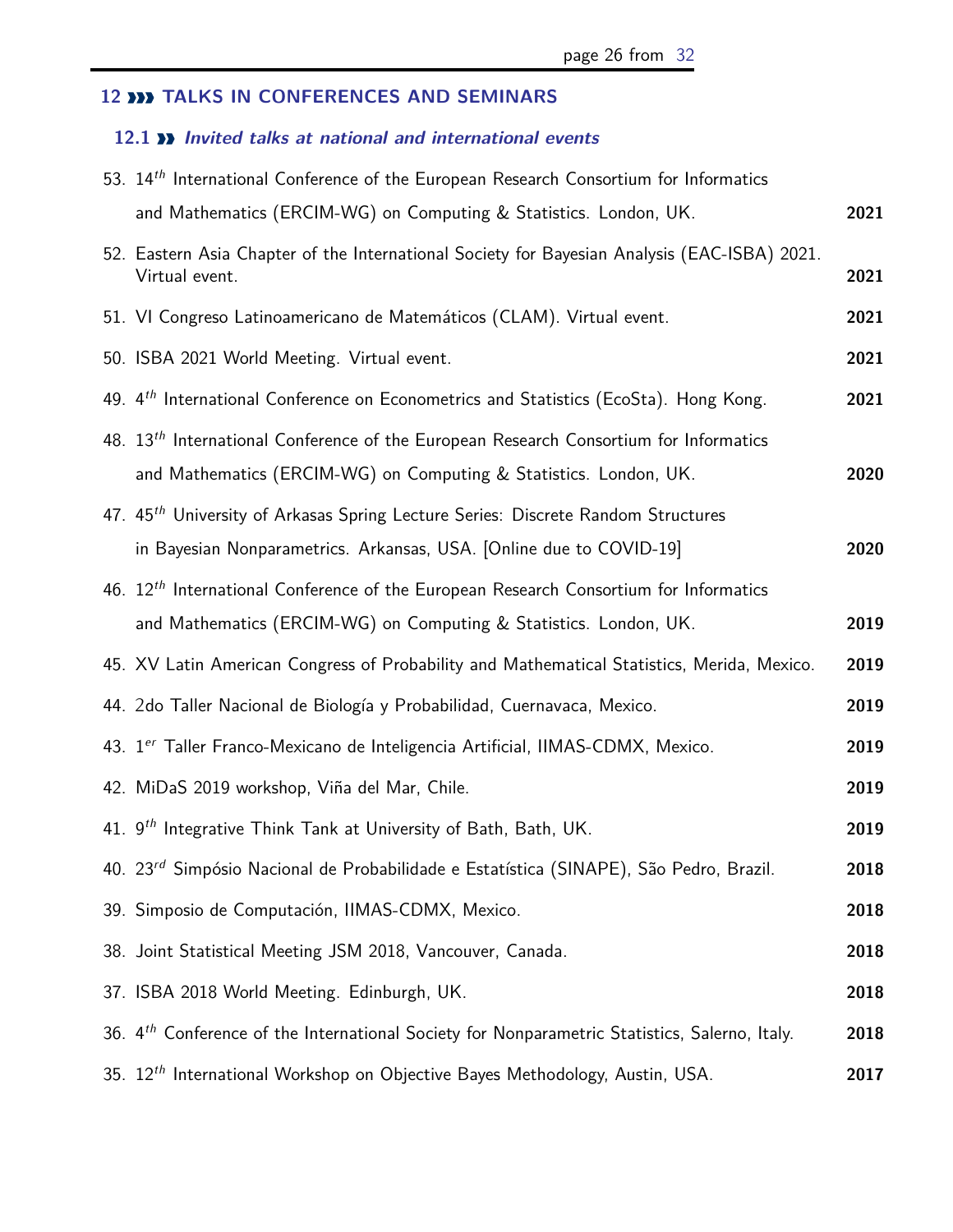| 34. V Latin American Meeting on Bayesian Statistics. Guanajuato. Mexico.                                 | 2017 |
|----------------------------------------------------------------------------------------------------------|------|
| 33. Joint Statistical Meeting. Chicago. USA.                                                             | 2016 |
| 32. ISBA 2016 World Meeting. Sardinia, Italy.                                                            | 2016 |
| 31. 8 <sup>th</sup> International Conference of the European Research Consortium for Informatics         |      |
| and Mathematics (ERCIM-WG) on Computing & Statistics. London, UK                                         | 2015 |
| 30. 1 <sup>st</sup> Encuentro Nacional de Jóvenes Investigadores en Matemáticas (ENJIM), Mexico          | 2015 |
| 29. XLVIII Congreso Nacional de la Sociedad Matemática Mexicana, Hermosillo, Mexico                      | 2015 |
| 28. XII Congreso Latinoamericano de Probabilidad y Estadística Matemática,                               |      |
| Cartagena de Indias, Colombia.                                                                           | 2014 |
| 27. III Reunión Conjunta SMM-Real Sociedad Matemática Española. Zacatecas, Mexico.                       | 2014 |
| 26. XLVI Congreso Nacional de la Sociedad Matemática Mexicana, Merida, Mexico.                           | 2013 |
| 25. Workshop on Multivariate Analysis and Random Matrices, Guanajuato, Mexico.                           | 2013 |
| 24. 59 <sup>th</sup> World Statistical Congress. Hong Kong, China.                                       | 2013 |
| 23. 9 <sup>th</sup> Conference on Bayesian Nonparametrics. Amsterdam, The Netherlands.                   | 2013 |
| 22. ISBA Regional Meeting & Inter. Conf. on Bayesian Theory and Applications.                            |      |
| Varanasi, India.                                                                                         | 2013 |
| 21. Join Statistical Meeting. San Diego. USA.                                                            | 2012 |
| 20. ISBA 2012 World Meeting. Kyoto, Japan.                                                               | 2012 |
| 19. Il Reunión Conjunta SMM-Real Sociedad Matemática Española. Málaga, Spain.                            | 2012 |
| 18. 4 <sup>th</sup> International Conference of the European Research Consortium for Informatics         |      |
| and Mathematics (ERCIM-WG) on Computing & Statistics. London, UK.                                        | 2011 |
| 17. III Latin American Meeting on Bayesian Statistics & 37 <sup>th</sup> National Meeting. Pucón, Chile. | 2011 |
| 16. Research Program on Bayesian Nonparametrics. Veracruz, Mexico.                                       | 2011 |
| 15. Risk Analysis in Economics and Finance, Guanajuato, Mexico.                                          | 2011 |
| 14. $1^{st}$ First North American Meeting on Industrial and Applied Mathematics.                         |      |
| Huatulco, Mexico.                                                                                        | 2010 |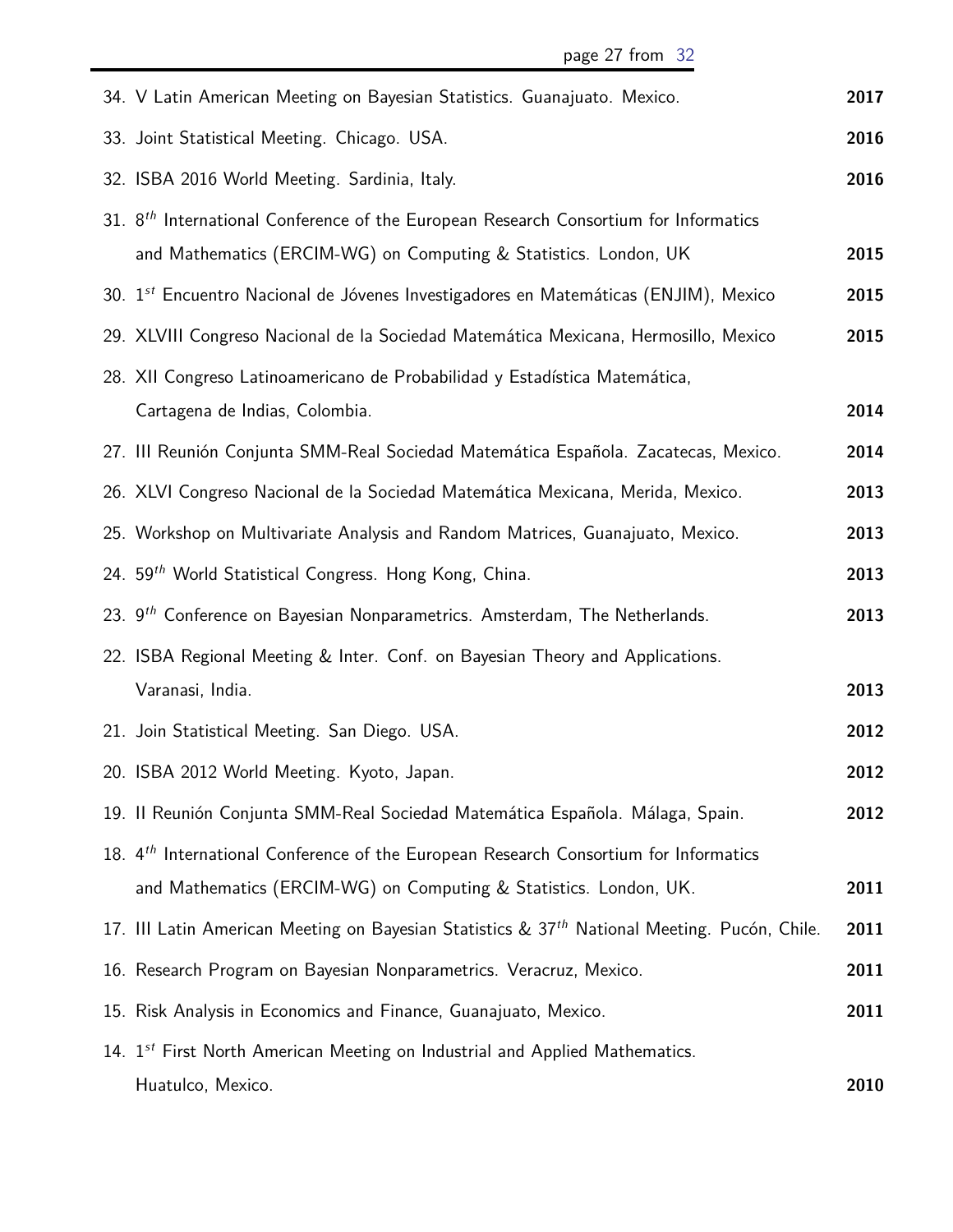page 28 from [32](#page-31-0)

<span id="page-27-1"></span><span id="page-27-0"></span>

| 13. ISBA 2010 World Meeting. Benidorm, Spain.                                                          | 2010 |
|--------------------------------------------------------------------------------------------------------|------|
| 12. 10 <sup>th</sup> Symposium of Probability and Stochastic Processes. Guanajuato, Mexico.            | 2009 |
| 11. Congreso Nacional de Probabilidad y Estadistica 2008. Villahermosa, Mexico.                        | 2008 |
| 10. XL Congreso Nacional de la Sociedad Matemática Mexicana. Monterrey, Mexico.                        | 2007 |
| 9. Workshop on Construction and Properties of Bayesian Nonparametric Regression                        |      |
| Models. Isaac Newton Institute, Cambridge, UK.                                                         | 2007 |
| 8. 9 <sup>th</sup> Symposium of Probability and Stochastic Processes. Guanajuato, Mexico.              | 2006 |
| 7. XXI Foro Nacional de Estadística. Acapulco, Mexico.                                                 | 2006 |
| 6. 5 <sup>th</sup> Workshop on Bayesian Nonparametrics. Jeju, South Corea.                             | 2006 |
| 5. 2 <sup>nd</sup> Latin American Congress on Bayesian Statistics. Los Cabos BC, Mexico.               | 2005 |
| 4. Joint Statistical Meeting 2005. Minneapolis, USA.                                                   | 2005 |
| 3. 4 <sup>th</sup> Workshop on Bayesian Inference in Stochastic Processes. Varenna, Italy.             | 2005 |
| 2. 8 <sup>th</sup> Symposium of Probability and Stochastic Processes. Puebla, Mexico.                  | 2004 |
| 1. ISBA 2004 World Meeting. Viña del Mar, Chile.                                                       | 2004 |
| 12.2 >> Invited courses at national and international events                                           |      |
| 6. XI Escuela de Matemáticas de América Latina y el Caribe (EMALCA). BUAP, Puebla.                     | 2015 |
| 5. 4th Statistical Pattern Recognition. CIMAT, Guanajuato.                                             | 2013 |
| 4. XII Latin American Congress on Probability and Mathematical Statistics. Valparaiso, Chile.          | 2012 |
| 3. Congreso Nacional de Probabilidad y Estadística 2010. Distrito Federal, Mexico.                     | 2010 |
| 2. 10 <sup>th</sup> World meeting of the International Society for Bayesian Analysis. Benidorm, Spain. | 2010 |
| 1. 10 <sup>th</sup> Symposium of Probability and Stochastic Processes. Guanajuato, Mexico.             | 2010 |
| 12.3 >> Other invited talks                                                                            |      |
| 4. Coloquio conmemorativo del Año Internacional de Estadística en el CIMAT,                            |      |
| Guanajuato, Mexico.                                                                                    | 2013 |
| 3. Platicas de Orientación de la Lic. en Matemáticas, FC-UNAM, Mexico.                                 | 2013 |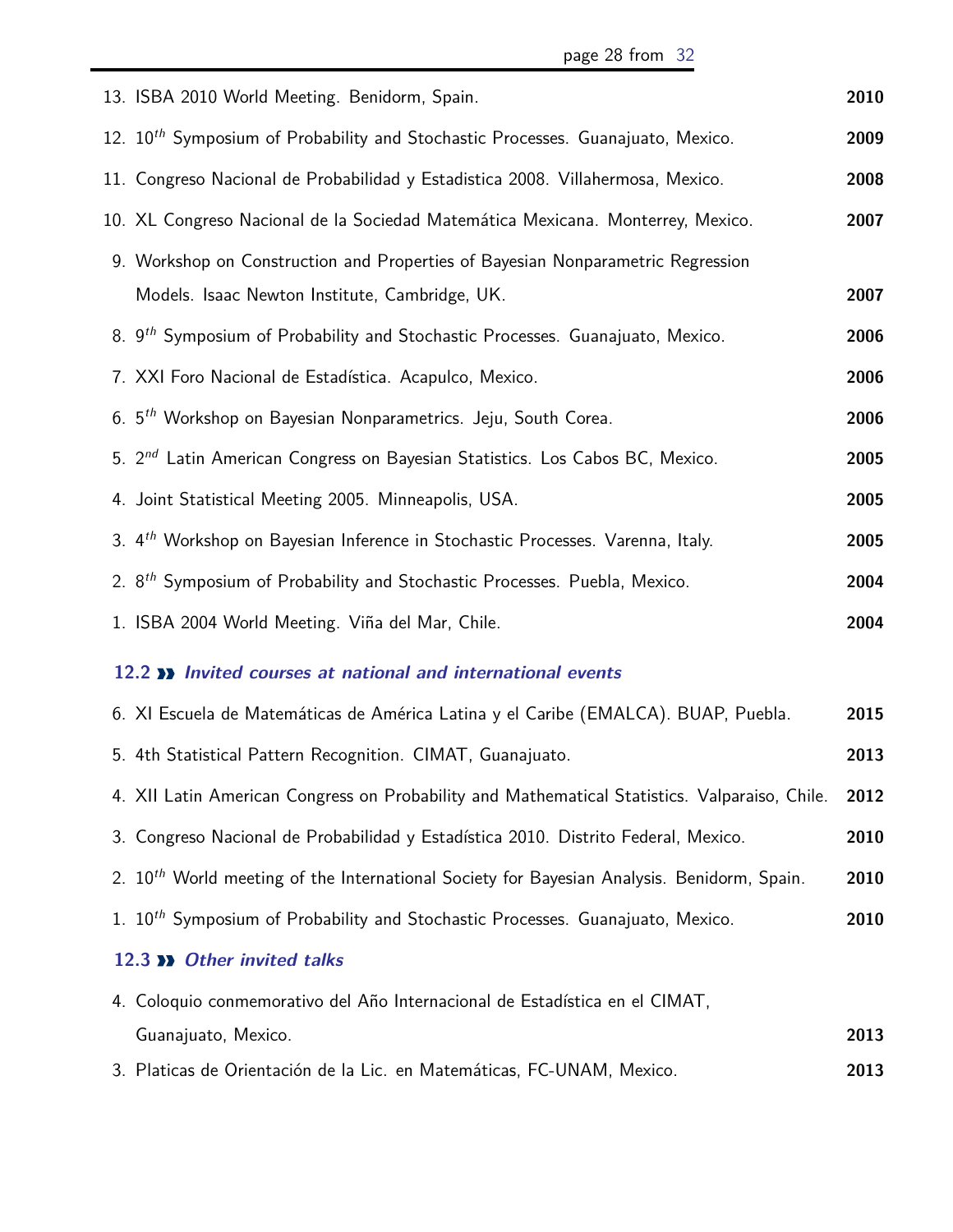<span id="page-28-0"></span>

|                           | page 29 from 32                                                            |                        |            |      |
|---------------------------|----------------------------------------------------------------------------|------------------------|------------|------|
|                           | 2. Día de la Estadística en el IIMAS-UNAM, Mexico.                         |                        |            | 2007 |
|                           | 1. Conferencia Bimestral de la Asociación Mexicana de Estadística, Mexico. |                        |            | 2004 |
|                           | 12.4 >> Invited talks at institutional seminars                            |                        |            |      |
|                           | Florida State University, USA. [Online due to COVID-19]                    |                        |            | 2021 |
|                           | Universidad Autónoma de Aguascalientes, Mexico. [Online due to COVID-19]   |                        |            | 2021 |
|                           | Universidade Federal de Minas Gerais, Brasil. [Online due to COVID-19]     |                        |            | 2020 |
|                           | University of California at Santa Cruz, USA.                               |                        |            | 2018 |
|                           | Stanford University, USA.                                                  |                        |            | 2018 |
|                           | University of California at Irvine, USA.                                   |                        |            | 2018 |
|                           | Pontificia Universidad Católica de Chile, Chile.                           |                        |            | 2016 |
|                           | Instituto de Física - UNAM, Mexico.                                        |                        |            | 2016 |
|                           | University of Texas at Austin, USA.                                        |                        |            | 2016 |
|                           | Departamento de Probabilidad y Actuaría ITAM, Distrito Federal, Mexico.    | 2015, 2006, 2004       |            |      |
|                           | Universidad de Bath, Bath, UK.<br>2018, 2017, 2014, 2003, 2002, 2001       |                        |            |      |
|                           | DTU-Denmark, Copenhagen, Denmark.                                          |                        |            | 2014 |
|                           | CIMAT-Guanajuato, Mexico.                                                  | 2015, 2013, 2009, 2008 |            |      |
|                           | IIMAS-UNAM, Distrito Federal, Mexico.                                      | 2012, 2010, 2007       |            |      |
|                           | Universidad de Padova, Padova, Italy.                                      |                        |            | 2012 |
|                           | University College London (GATSBY-UCL), Londres, Reino Unido.              |                        |            | 2012 |
|                           | Collegio Carlo Alberto, Turin, Italy.                                      |                        |            | 2011 |
|                           | IMATE-UNAM, Distrito Federal, Mexico.                                      |                        |            | 2011 |
|                           | Facultad de Ciencias - UNAM, Distrito Federal, Mexico.                     |                        | 2011, 2004 |      |
|                           | Politecnico di Torino, Turin, Italy.                                       |                        |            | 2009 |
|                           | Banco Nacional de México, Distrito Federal, Mexico.                        |                        |            | 2008 |
|                           | Universidad Bocconi, Milan, Italy.                                         |                        |            | 2007 |
| CNR-IMATI, Milan, Italy.  |                                                                            |                        |            | 2007 |
|                           | Università degli Studi di Pavia, Pavia, Italy.                             |                        |            | 2005 |
| 12.5 >> Contributed talks |                                                                            |                        |            |      |

<span id="page-28-2"></span><span id="page-28-1"></span>

| 1. XXV Foro Nacional de Estadística, Cuernavaca, Mexico | 2010 |
|---------------------------------------------------------|------|
|---------------------------------------------------------|------|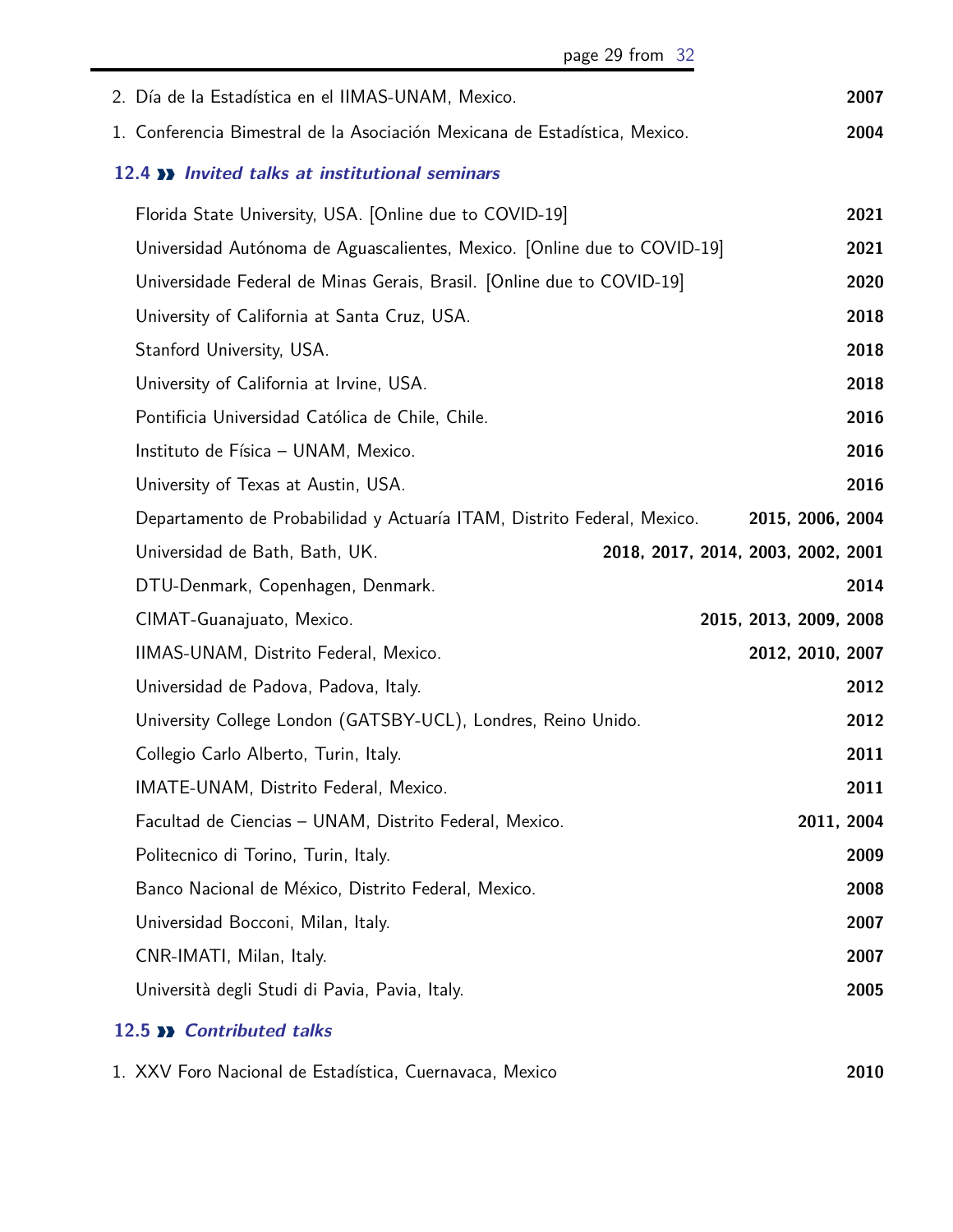#### 12.6 *N* Contributed posters

<span id="page-29-1"></span><span id="page-29-0"></span>

| 2. 10 <sup>th</sup> Conference on Bayesian Nonparametrics. Raleigh. USA                   | 2015 |  |
|-------------------------------------------------------------------------------------------|------|--|
| 1. 7 <sup>th</sup> Valencia International Meeting on Bayesian Statistics. Tenerife. Spain | 2002 |  |
| 12.7 >> TV or radio interviews                                                            |      |  |
| 2. On live radio interview at "PRISMA" Radio UNAM.                                        | 2018 |  |
| 1. On live TV interview at "Creadores Universitarios", Foro-TV, Televisa.                 | 2016 |  |
| 12.8 >> Public Lectures                                                                   |      |  |
| 3. DGAOE-UNAM. Webinar: Al encuentro del mañana, Mexico. [Online due to COVID-19]         | 2020 |  |
| 2. Fundación UNAM. Foro 2020, Mexico. [Online due to COVID-19]                            | 2020 |  |
| 1. University of Bath, Instituto for Mathematical Innovation (IMI), Bath, UK.             | 2018 |  |

#### <span id="page-29-2"></span>**13 <b>DD** PROJECTS

#### <span id="page-29-3"></span>**13.1 Principal investigator in academic projects**

| • PAPIIT IG100221: Procesos estocásticos en inferencia bayesiana no-paramétrica<br>(Co-PI with Carlos Díaz Avalos, IIMAS-UNAM) | $2021 - 2023$ |
|--------------------------------------------------------------------------------------------------------------------------------|---------------|
| • GCRF: "Environmental shock resilience in Mexico: data, models and policy"<br>(Co-PI with Julian Padget, U. of Bath)          | 2020-2021     |
| • CONTEX 2018-9A: Bayesian Nonparametric Time Dependent Models<br>(Co-PI with Stephen G. Walker, UT-Austin)                    | 2018-2019     |
| • CONACyT 241195: Estadística bayesiana no-paramétrica para datos complejos                                                    | 2015-2018     |
| • CONACyT 131179: Particiones aleatorias en estadística                                                                        | $2011 - 2014$ |
| • PAPIIT IN100411: Distribuciones aleatorias dependientes                                                                      | 2011-2014     |
| • CONACyT 50160: Distribuciones aleatorias y sus aplicaciones                                                                  | 2007-2010     |

#### <span id="page-29-4"></span>**13.2 Principal investigator in Government funded projects**

| • Treasury and Public Credit Ministry (SHCP) and                          | 2015-2017 |
|---------------------------------------------------------------------------|-----------|
| National Bank for Public Works and Services of Mexico (Banobras)          |           |
| Project: Upgrade system and statistical module for the,                   |           |
| National Disasters Fund FONDEN.                                           |           |
| • National Bonding and Insurance Commission (CNSF)                        | 2012-2018 |
| Project: Specialised training program for solvency of insurance companies |           |
| (Co-PI with Silvia Ruiz-Velasco Acosta, IIMAS-UNAM)                       |           |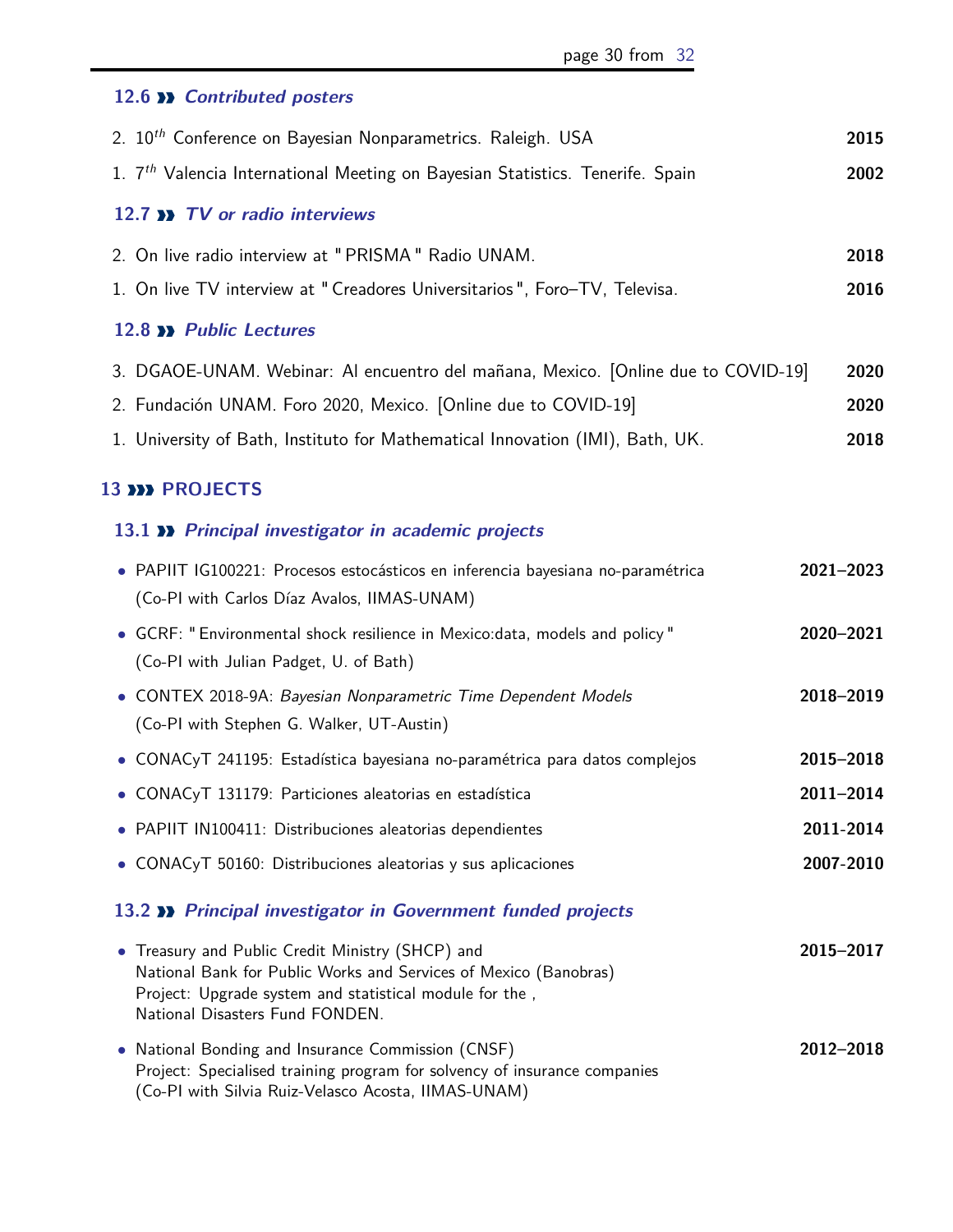*•* Mexico City Attorney General's Office (PGJDF) **2011–2012** Project: Trends and forecasting of criminal incidence in Mexico City. (Co-PI with Mogens Bladt and Carlos Díaz Avalos, IIMAS-UNAM)

#### <span id="page-30-0"></span>**14 SERVICE AND/OR PARTICIPATION IN COMMITTEES**

<span id="page-30-4"></span><span id="page-30-3"></span><span id="page-30-2"></span><span id="page-30-1"></span>

| 14.1 >> Evaluation committees in scientific agencies                                                                                                                                                         |                                  |  |
|--------------------------------------------------------------------------------------------------------------------------------------------------------------------------------------------------------------|----------------------------------|--|
| • Agence Nationale De La Recherche (ANR–France)<br>-Research project proposals reviewer.                                                                                                                     | 2017                             |  |
| • Ministero dell'Istruzione, dell'Università e della Ricerca (MIUR-Italy)<br>-Research project proposals reviewer.                                                                                           | 2016, 2017                       |  |
| • Certification Agency College of Engineers of Chile<br>-Educational programs certification.                                                                                                                 | 2016                             |  |
| • CONICYT/FONDECYT-Chile<br>-Research project proposals reviewer.                                                                                                                                            | 2019, 2014, 2013, 2012           |  |
| • Shota Rustaveli National Science Foundation (SRNSF-Georgia).<br>-Research project proposals reviewer.                                                                                                      | 2013, 2011, 2009                 |  |
| • CONACyT-Mexico.<br>-Evaluator for SNI Transversal Commission of Technology.<br>-Research project proposals reviewer.<br>-Member of the evaluation committee for the national quality postgraduate program. | 2017<br>yearly 2009-2020<br>2008 |  |
| • FONCyT-Argentina<br>-Research project proposals reviewer.                                                                                                                                                  | 2009                             |  |
| · Universidad Autónoma del Estado de México. (UAEM-México)<br>-Research project proposals reviewer.                                                                                                          | 2007                             |  |
| 14.2 >> Participation in academic committees at UNAM                                                                                                                                                         |                                  |  |
| • Internal Board at IIMAS<br>-IIMAS representative before the CTIC; Chair of Department                                                                                                                      | 2012-2016; 2018-2020             |  |
| • Technical Council of the Scientific Research Coordination<br>-IIMAS Representative IIMAS                                                                                                                   | 2012-2016                        |  |
| • Actuarial Sciences undergraduate program (FC-UNAM).<br>-Member of the academic board for graduation                                                                                                        | 2005-2012                        |  |
| 14.3 >> Participation in other committees                                                                                                                                                                    |                                  |  |
| • Comexus Fulbright-García Robles<br>-Scholarship selection committee: scholars, professors and researchers                                                                                                  | 2020, 2022                       |  |
| • AFIRME-UNAM Foundation award<br>-Member of the evaluation committee                                                                                                                                        | 2021                             |  |